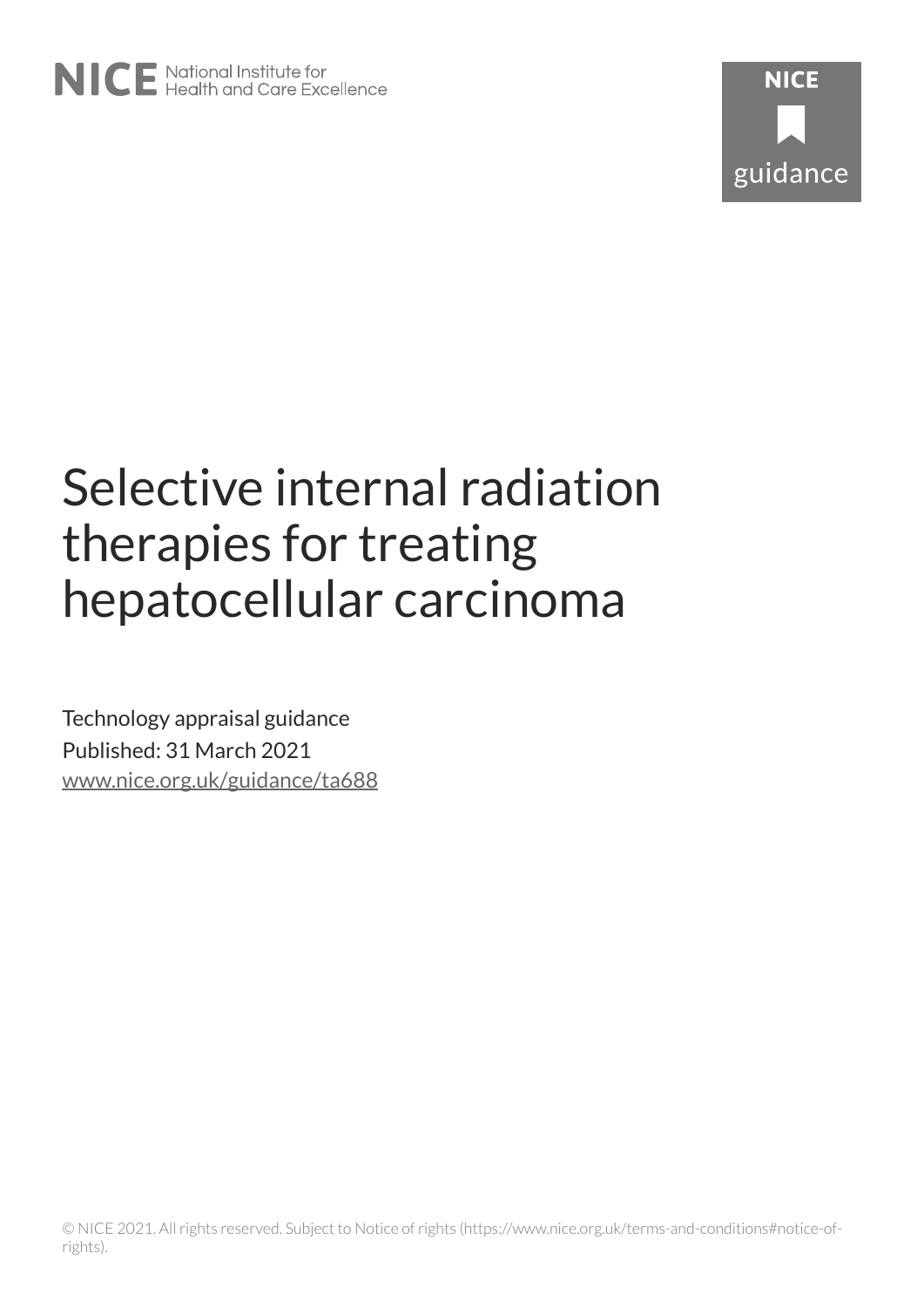## Your responsibility

The recommendations in this guidance represent the view of NICE, arrived at after careful consideration of the evidence available. When exercising their judgement, health professionals are expected to take this guidance fully into account, alongside the individual needs, preferences and values of their patients. The application of the recommendations in this guidance are at the discretion of health professionals and their individual patients and do not override the responsibility of healthcare professionals to make decisions appropriate to the circumstances of the individual patient, in consultation with the patient and/or their carer or guardian.

Commissioners and/or providers have a responsibility to provide the funding required to enable the guidance to be applied when individual health professionals and their patients wish to use it, in accordance with the NHS Constitution. They should do so in light of their duties to have due regard to the need to eliminate unlawful discrimination, to advance equality of opportunity and to reduce health inequalities.

Commissioners and providers have a responsibility to promote an environmentally sustainable health and care system and should [assess and reduce the environmental impact of implementing](https://www.nice.org.uk/about/who-we-are/sustainability)  [NICE recommendations w](https://www.nice.org.uk/about/who-we-are/sustainability)herever possible.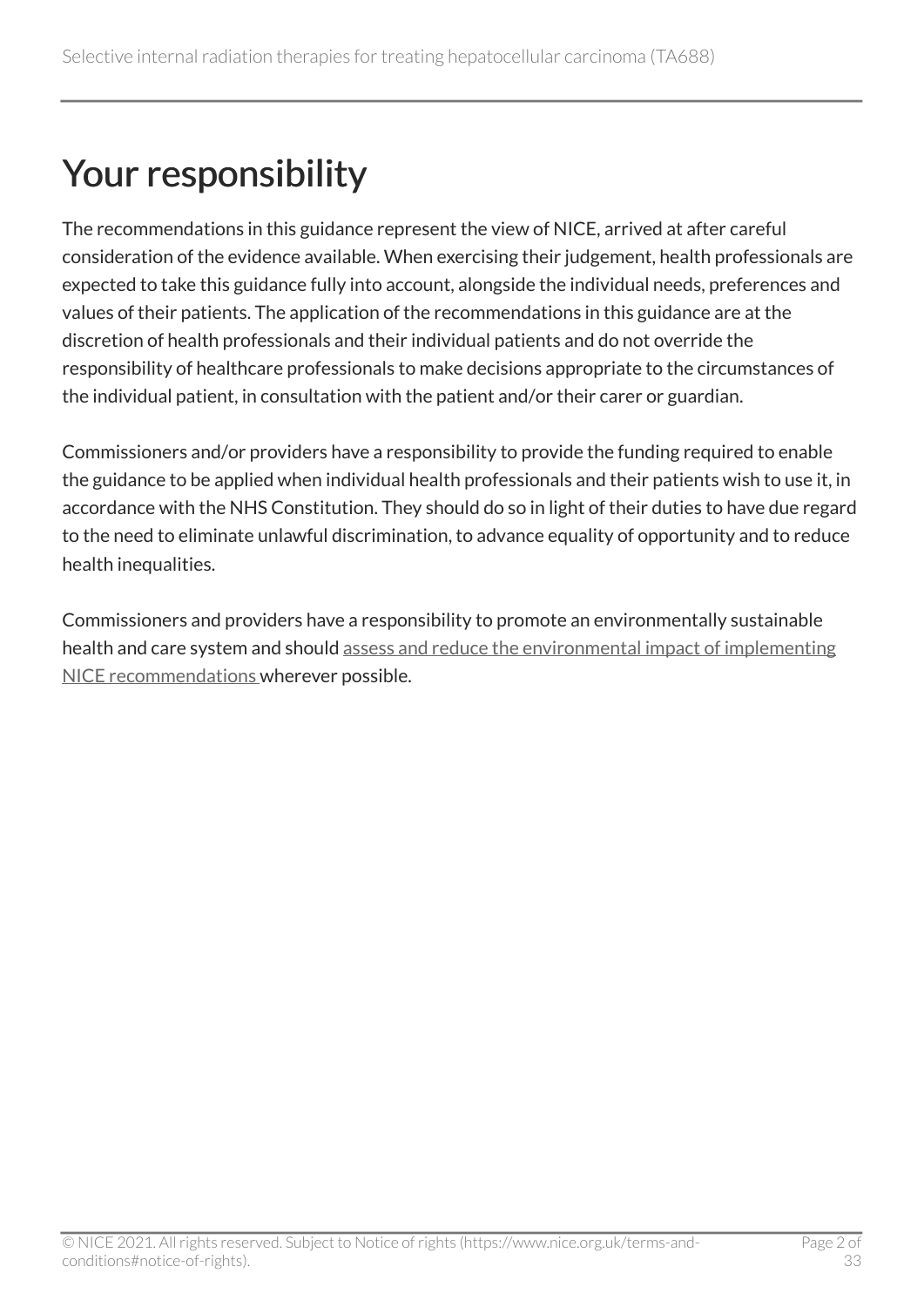## Contents

| $\overline{4}$ |
|----------------|
| 6              |
| 6              |
| 6              |
| 6              |
| 6              |
| 7              |
| 7              |
| 7              |
| 7              |
| 7              |
| 8              |
| 8              |
| 9              |
| 12             |
| 19             |
| 21             |
| 26             |
|                |
|                |
|                |
|                |
|                |
|                |
|                |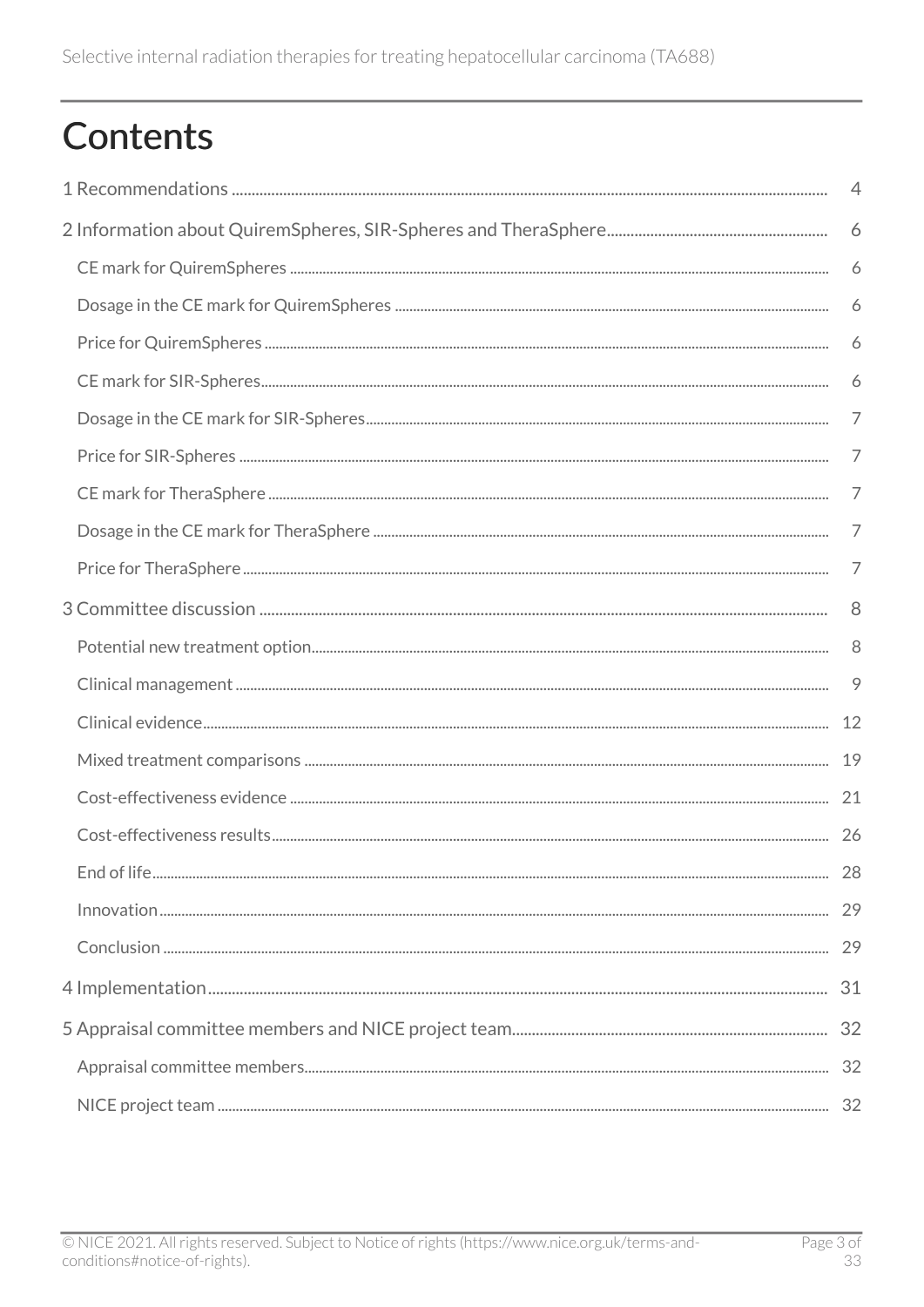This guidance replaces MIB62 and MIB63.

This guidance should be read in conjunction with IPG460.

## <span id="page-3-0"></span>1 Recommendations

- 1.1 The selective internal radiation therapy (SIRT) SIR-Spheres is recommended as an option for treating unresectable advanced hepatocellular carcinoma (HCC) in adults, only if:
	- used for people with Child–Pugh grade A liver impairment when conventional transarterial therapies are inappropriate, and
	- the company provides SIR-Spheres according to the [commercial arrangement.](https://www.nice.org.uk/guidance/ta688)
- 1.2 The SIRT TheraSphere is recommended as an option for treating unresectable advanced HCC in adults, only if:
	- used for people with Child–Pugh grade A liver impairment when conventional transarterial therapies are inappropriate, and
	- the company provides TheraSphere according to the commercial arrangement.
- 1.3 The SIRT QuiremSpheres is not recommended for treating unresectable advanced HCC in adults.
- 1.4 These recommendations are not intended to affect treatment with SIR-Spheres, TheraSphere and QuiremSpheres that was started in the NHS before this guidance was published. People having treatment outside these recommendations may continue without change to the funding arrangements in place for them before this guidance was published, until they and their NHS clinician consider it appropriate to stop.

#### Why the committee made these recommendations

Treatment for HCC depends on the stage of the disease and liver function. Treatment options include surgery, ablation, transarterial therapies, chemotherapy (such as sorafenib) and best supportive care. Treatment does not cure the disease for most people.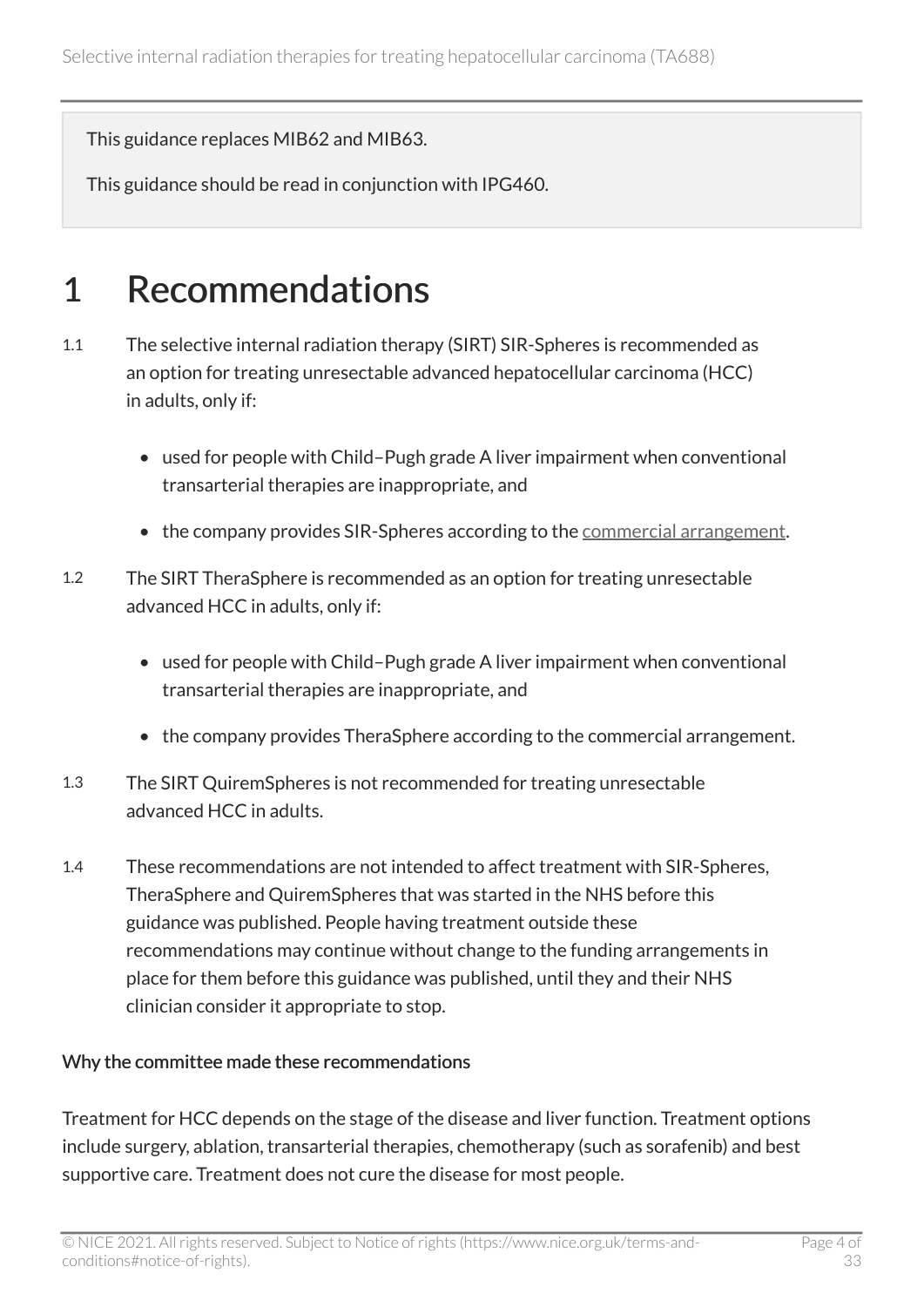SIRTs are small radioactive beads that are injected into the liver's blood supply to treat liver cancer. QuiremSpheres, SIR-Spheres and TheraSphere are the 3 SIRTs considered in this appraisal. The clinical trial data for these SIRTs compared with other treatment options are limited. But, compared with sorafenib, SIRTs may have fewer and more manageable adverse effects, which can improve quality of life.

There is not enough evidence to consider SIRTs a cost-effective use of NHS resources for people with early and intermediate HCC.

For people with advanced HCC, QuiremSpheres is less clinically effective than sorafenib and costs more, so it is not recommended. SIR-Spheres and TheraSphere are slightly less clinically effective than sorafenib but cost less. The cost savings mean that SIR-Spheres and TheraSphere can be recommended as options for people with Child–Pugh grade A liver impairment when conventional transarterial therapies are inappropriate.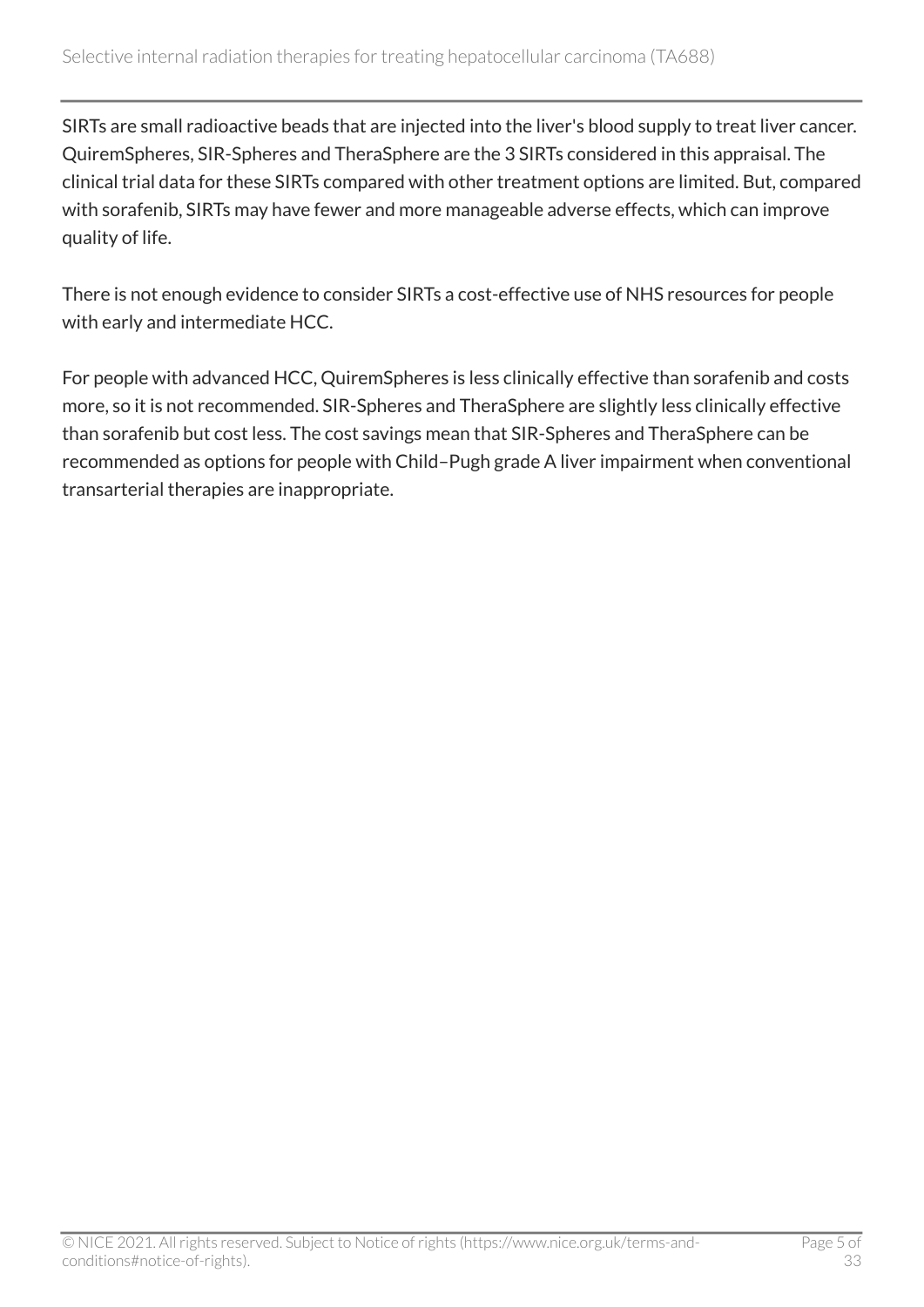## <span id="page-5-0"></span>2 Information about QuiremSpheres, SIR-Spheres and TheraSphere

## <span id="page-5-1"></span>CE mark for QuiremSpheres

2.1 QuiremSpheres (Quirem Medical, manufacturer; Terumo Europe, distributor) received its CE mark in April 2015. It is classified as an Active Implantable Medical Device by Council Directive 90/385/EEC. It is indicated for treating unresectable liver tumours.

## <span id="page-5-2"></span>Dosage in the CE mark for QuiremSpheres

2.2 QuiremSpheres is given through a catheter to the hepatic artery. The product is supplied as a customised, patient-specific dose. The maximum range of the emitted beta particles in tissue is 8.7 mm with a mean of 2.5 mm. Also, holmium-166 emits primary gamma photons (81 kilo electronvolt, KeV). The half-life is 26.8 hours, which means more than 90% of the radiation is given in the first 4 days after the procedure. At the moment of treatment, the activity per microsphere is 200 to 400 Becquerel (Bq). The number of particles implanted depends on the targeted liver volume and ranges, on average, from 10 to 30 million.

## <span id="page-5-3"></span>Price for QuiremSpheres

2.3 The company has stated that the acquisition cost of QuiremSpheres is £9,896 for a single treatment. The company has a commercial arrangement, which would have applied if the technology had been recommended.

## <span id="page-5-4"></span>CE mark for SIR-Spheres

2.4 SIR-Spheres (Sirtex) received its CE mark as an Active Implantable Medical Device in October 2002. It is indicated for treating advanced inoperable liver tumours.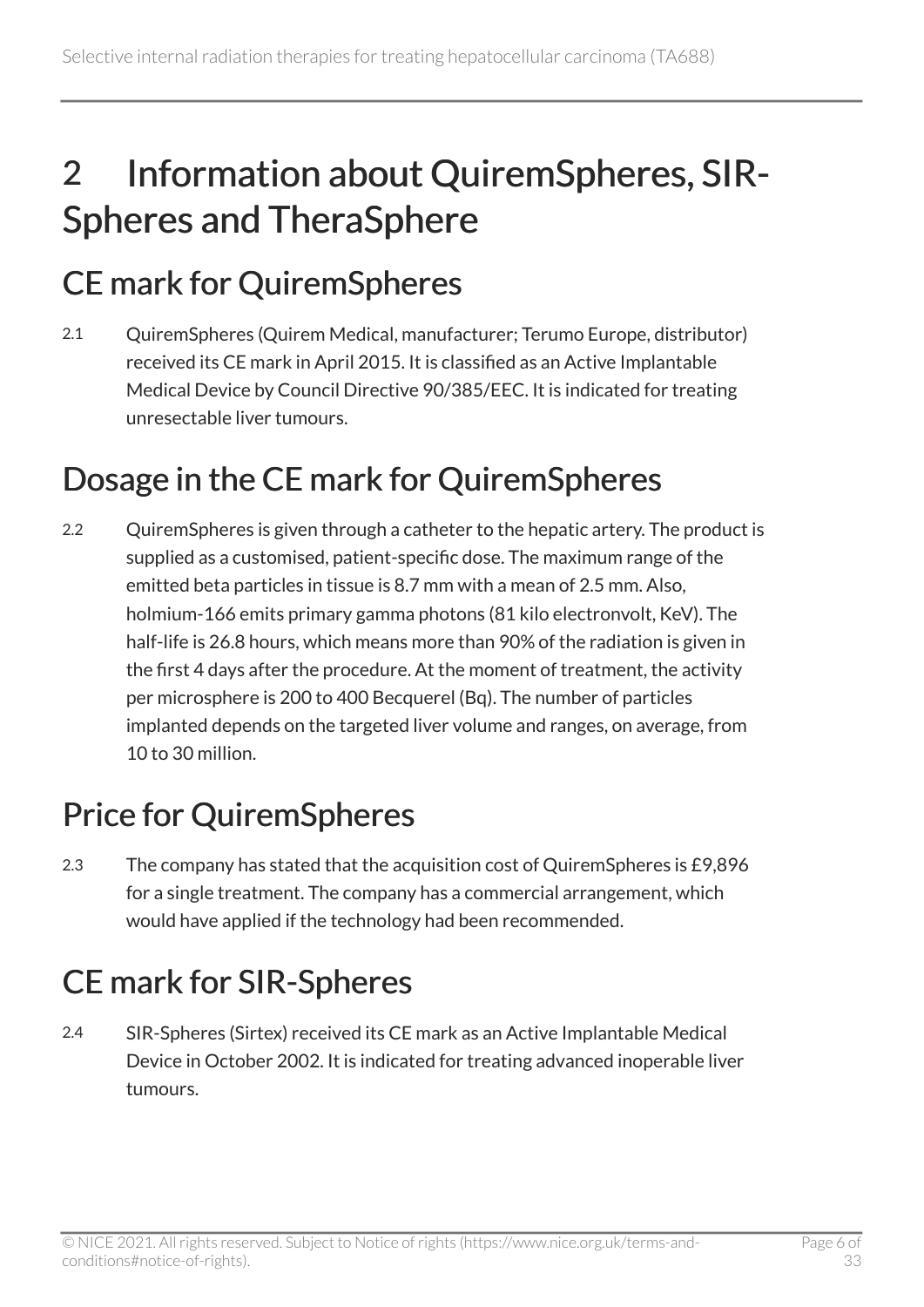## <span id="page-6-0"></span>Dosage in the CE mark for SIR-Spheres

2.5 SIR-Spheres is given through a catheter to the hepatic artery. It is supplied at 3 GBq yttrium-90 per vial in 5 ml water for injection in a shielded shipping vial. Each vial contains 40 to 80 million microspheres, ranging from 20 to 60 micrometres in diameter (median diameter 32.5 micrometres). The maximum range of beta emission in tissue is 11 mm with a mean of 2.5 mm. The average number of particles implanted is 30 million to 60 million.

## <span id="page-6-1"></span>Price for SIR-Spheres

2.6 The company has stated that the acquisition cost of SIR-Spheres is £8,000 for a single treatment. The company has a [commercial arrangement](https://www.nice.org.uk/guidance/ta688). This makes SIR-Spheres available to the NHS with a discount. The size of the discount is commercial in confidence. It is the company's responsibility to let relevant NHS organisations know details of the discount.

## <span id="page-6-2"></span>CE mark for TheraSphere

2.7 TheraSphere (BTG) received its CE mark as an Active Implantable Medical Device in September 2014. It is indicated for treating hepatic neoplasia.

## <span id="page-6-3"></span>Dosage in the CE mark for TheraSphere

2.8 TheraSphere is given through a catheter to the hepatic artery. It is supplied in 6 dose sizes: 3 GBq, 5 GBq, 7 GBq, 10 GBq, 15 GBq or 20 GBq in 0.6 ml pyrogen-free water supplied in a 1 ml vial, inside an acrylic shield. Custom dose sizes are also available in increments of 0.5 GBq between 3 GBq and 20 GBq. A single treatment with TheraSphere contains 1.2 million to 8 million microspheres. The recommended dose to the liver is 80 Gy to 150 Gy.

## <span id="page-6-4"></span>Price for TheraSphere

2.9 The company has stated that the acquisition cost of TheraSphere is £8,000 for a single treatment. The company has a [commercial arrangement](https://www.nice.org.uk/guidance/ta688). This makes TheraSphere available to the NHS with a discount. The size of the discount is commercial in confidence. It is the company's responsibility to let relevant NHS organisations know details of the discount.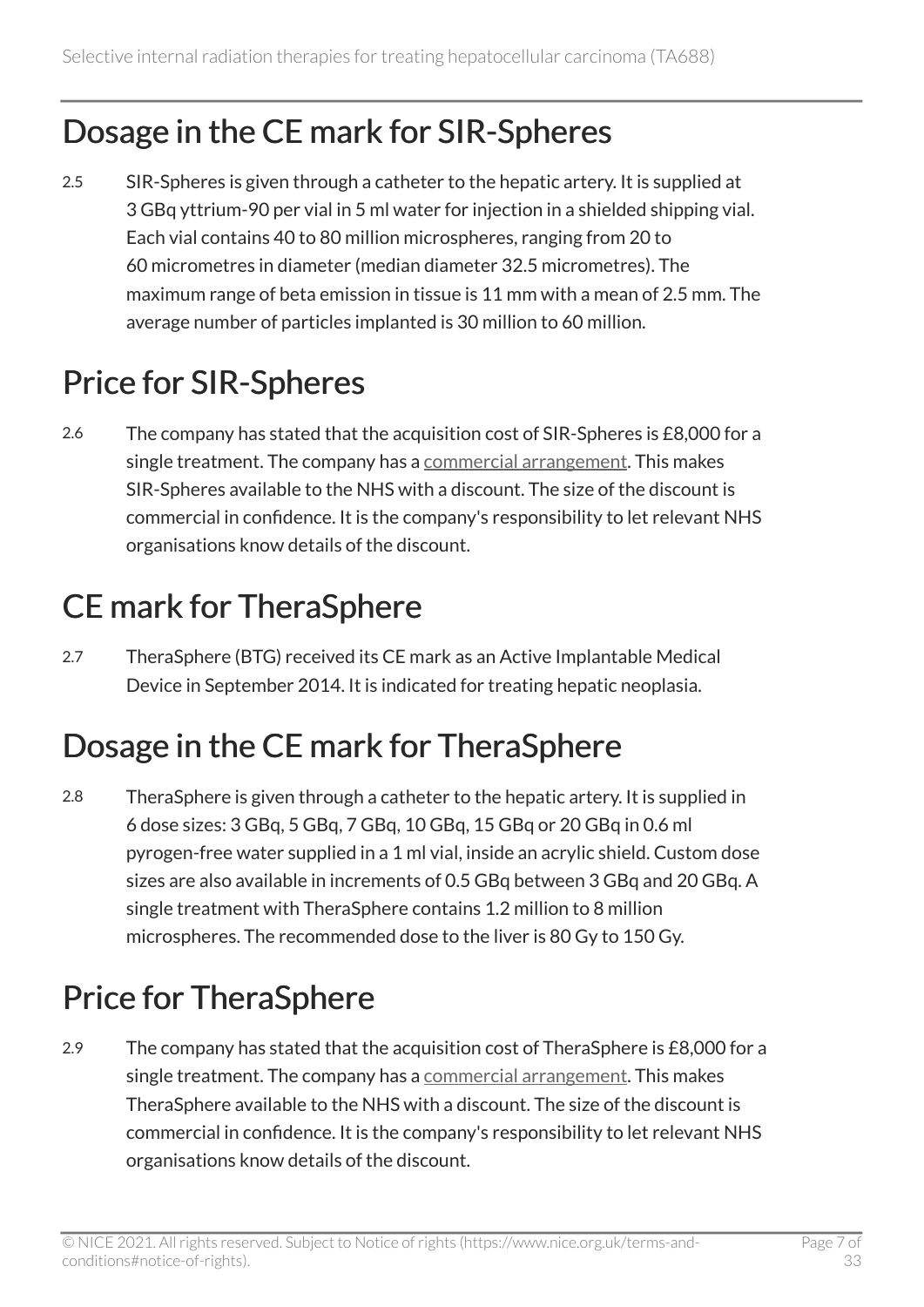## <span id="page-7-0"></span>3 Committee discussion

The [appraisal committee](#page-31-1) considered evidence from a number of sources. See the [committee papers](https://www.nice.org.uk/guidance/ta688/evidence) for full details of the evidence.

## <span id="page-7-1"></span>Potential new treatment option

### <span id="page-7-3"></span>People with hepatocellular carcinoma would welcome a new treatment option

3.1 Hepatocellular carcinoma (HCC) is the most common form of liver cancer in England. Treatment depends on the location and stage of the cancer, and how well the liver is functioning. Treatment options include surgery or ablation in early-stage disease, transarterial therapies in intermediate-stage disease, and chemotherapy or systemic therapy in advanced-stage disease, as well as best supportive care. Treatment does not cure the disease for many people. The clinical experts explained that selective internal radiation therapy (SIRT) has also been used for HCC in England through compassionate schemes. Patient experts explained that HCC can have a substantial impact on quality of life. People with HCC and their carers live with uncertainty and hopelessness. Often people with HCC also live with stigma and isolation because of underlying causes of disease, such as alcohol. Clinical experts highlighted that people with advanced HCC have a poor prognosis with median life expectancy of less than 12 months. The committee concluded that people with HCC would welcome a new treatment option.

## <span id="page-7-2"></span>People with HCC and portal vein thrombosis are a relevant subgroup

3.2 The clinical experts explained that portal vein involvement, such as portal vein thrombosis (PVT), is a common comorbidity that might negatively affect prognosis. PVT happens when a blood clot narrows the vein that takes blood to the liver from the intestines. The committee understood that people with PVT were included in the NICE scope for this appraisal. It concluded that evidence for people with HCC and PVT should be considered.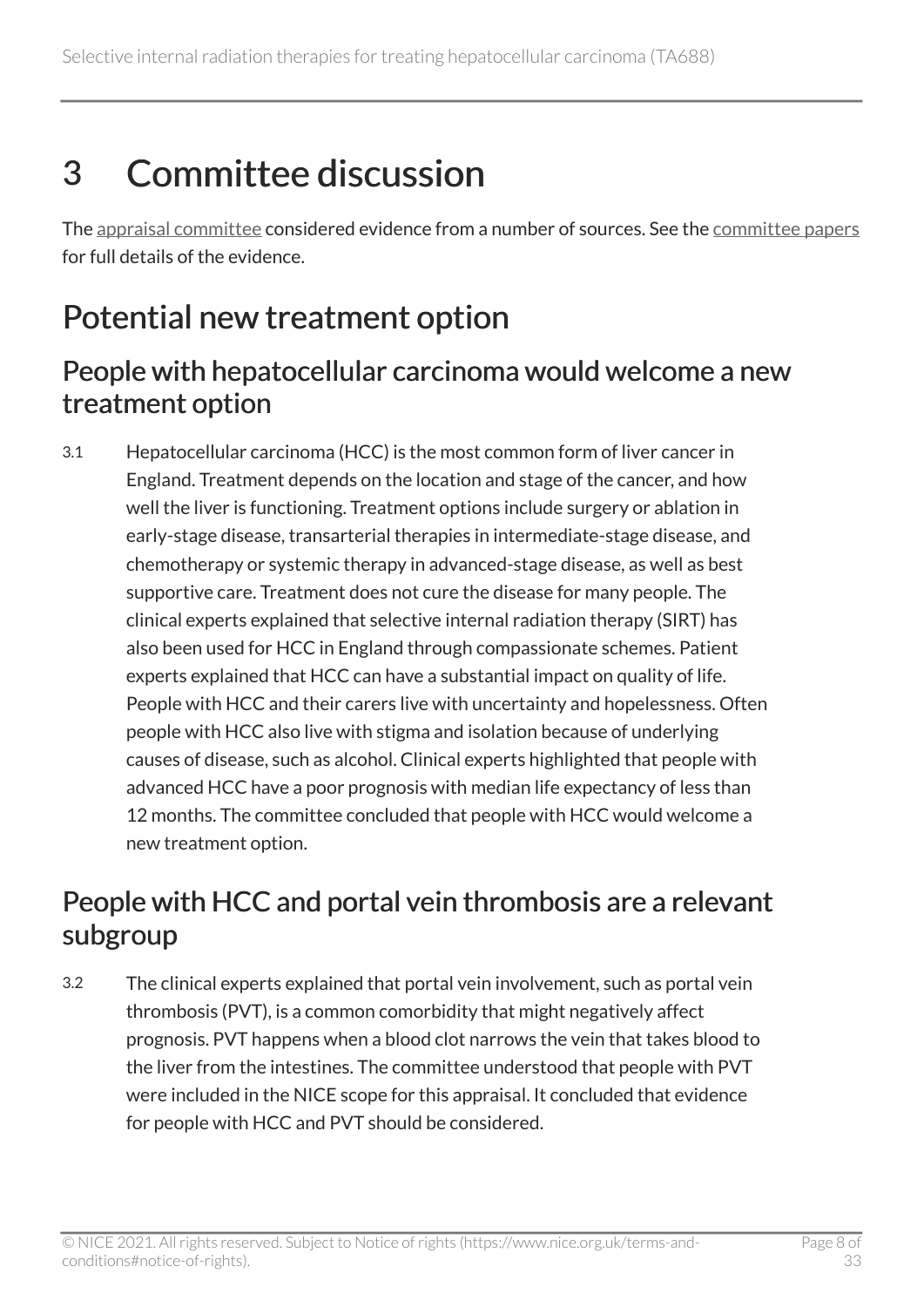## <span id="page-8-1"></span>This appraisal assesses 3 SIRTs for treating HCC

3.3 QuiremSpheres, SIR-Spheres and TheraSphere are SIRTs. These are small radioactive beads that are injected into the liver's blood supply to treat liver cancer. The 3 SIRTs are medical devices with CE marks for their indications. QuiremSpheres is indicated for treating unresectable liver tumours, SIR-Spheres for treating advanced inoperable liver tumours and TheraSphere for treating hepatic neoplasia. The committee was aware that the scope for the appraisal was narrower than the CE marks, because it only included unresectable HCC, when SIRTs are most likely to be used. The committee agreed that the 3 SIRTs should be compared with each other and with available treatments to assess their cost effectiveness for treating HCC.

## SIRTs are already used in the NHS for other cancers, but not for HCC

3.4 The clinical experts and NHS England explained that SIRTs are available in some specialist centres across England for other cancers (such as metastatic colorectal cancer). The committee understood that SIRTs are currently not commissioned for HCC in the NHS but that the infrastructure and knowledge for using SIRTs exists in some specialist centres.

## <span id="page-8-0"></span>Clinical management

## <span id="page-8-2"></span>Stage of cancer and liver function characterise the disease and people with HCC are a heterogenous population

3.5 There are different causes of HCC, including cirrhosis, alcohol, fatty liver disease and hepatitis. Therefore, people with HCC are a heterogenous population and their disease is characterised by both stage of cancer and liver function. Treatment choice is multifaceted because both the cancer and liver function affect treatment outcomes. Clinical experts advised that in England clinicians use the Barcelona Clinic Liver Cancer (BCLC) staging system and the Child–Pugh score to inform treatment decisions.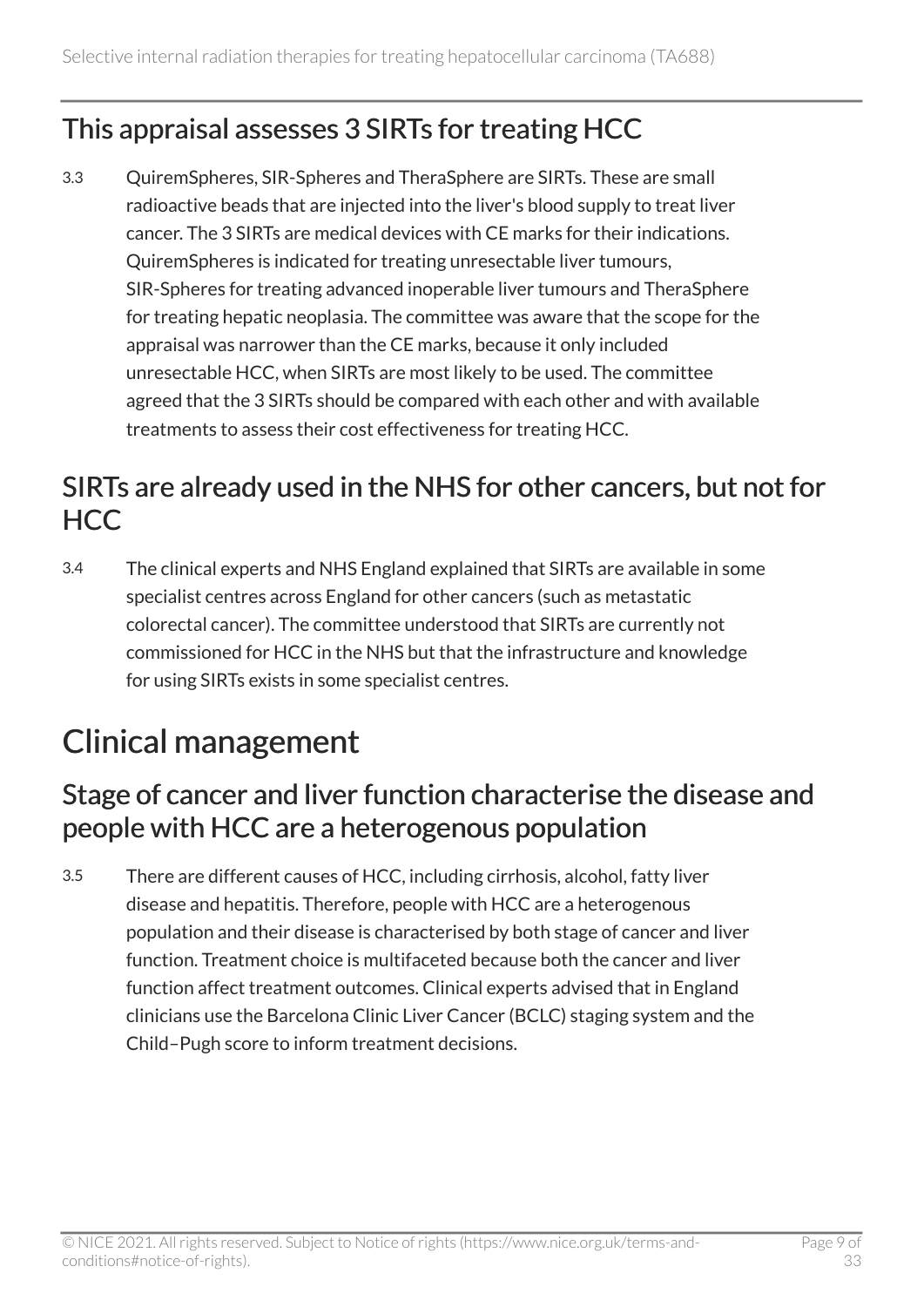- BCLC staging looks at the number and size of tumours in the liver. There are 5 stages: very early stage (BCLC 0), early stage (BCLC A), intermediate stage (BCLC B), advanced stage (BCLC C) and terminal stage (BCLC D). The committee agreed that stages A, B and C align with the scope for this appraisal.
- The Child–Pugh score assesses liver function. It has 5 components: serum albumin levels, bilirubin levels, time for blood to clot, presence of ascites (fluid in the peritoneal cavity) and presence of hepatic encephalopathy. There are 3 classes: class A (the liver is working normally), class B (mild to moderate liver damage), class C (severe liver damage). People with BCLC A to C can have either good liver function (Child–Pugh A) or mild to moderate liver damage (Child–Pugh B).
- More recently an alternative measure, the albumin-bilirubin (ALBI) grade, was developed to look at liver function. The committee was aware that in previous NICE guidance for HCC, the Child–Pugh score was used as a criterion for treatment, and that ALBI was not available at that time. The clinical experts advised that ALBI is less frequently used for this purpose, and that Child–Pugh score is expected to be the measure of choice for the foreseeable future.

## Treatment of HCC differs between the 3 BCLC stages and is influenced by Child–Pugh score

3.6 Treatment options include ablation and transplant in early disease, and conventional transarterial therapies (CTT) such as transarterial chemoembolisation (TACE) or transarterial embolisation (TAE) in intermediate disease. In advanced disease, treatment options are chemotherapy or systemic therapy with sorafenib, lenvatinib or regorafenib. For some people the aim of treatment might be to reduce the tumour size ('downstaging') to potentially allow subsequent transplantation, surgical resection or tumour ablation that could cure the disease. The committee understood that people with HCC have different treatment options depending on the stage of their disease as assessed by BCLC and Child–Pugh score.

## <span id="page-9-0"></span>There are 3 distinct subgroups relevant to this appraisal

- 3.7 The committee concluded that there are 3 subgroups relevant for this appraisal:
	- People for whom liver transplant is appropriate, including people with BCLC A and Child-Pugh A or B.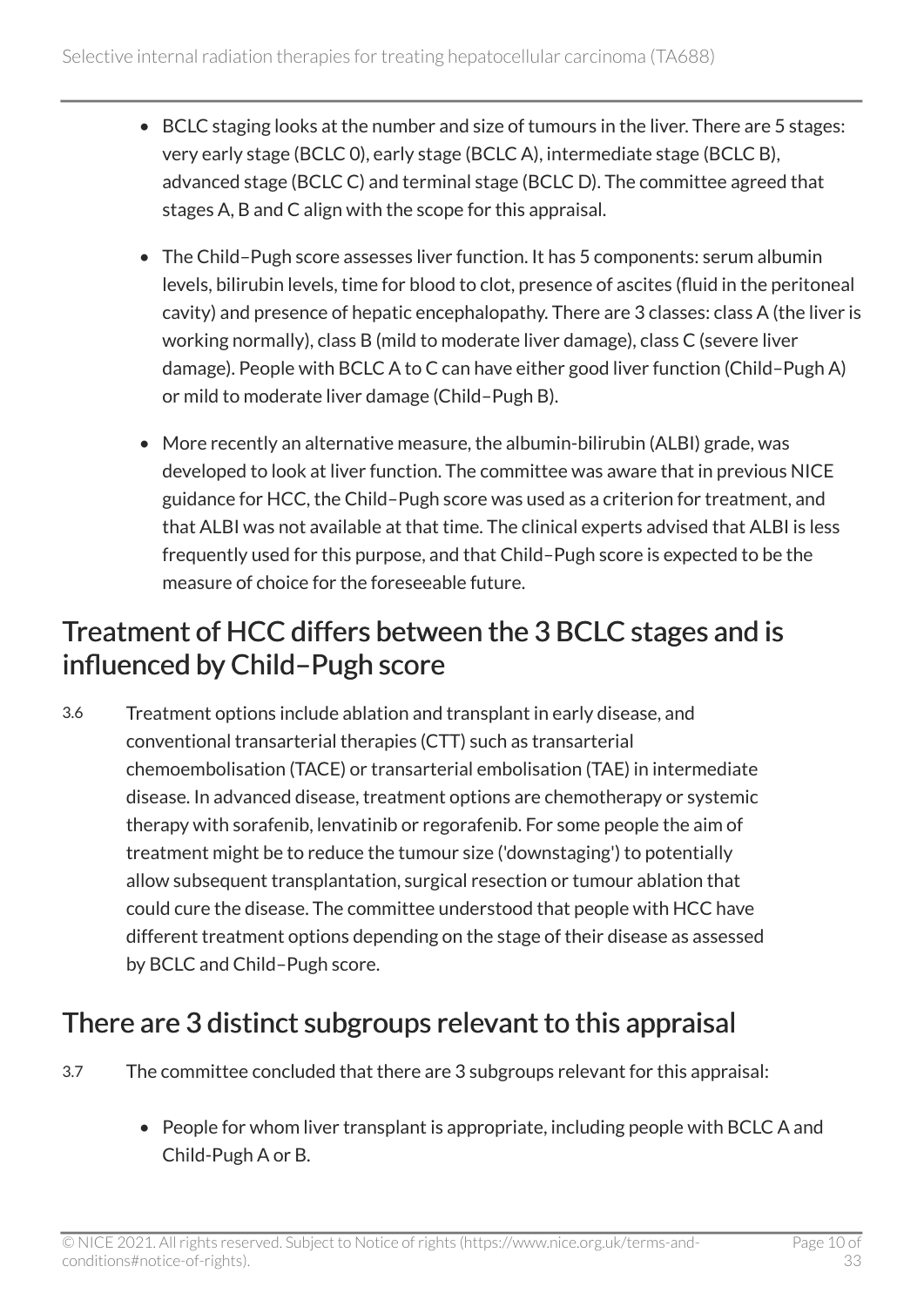- People for whom CTT is appropriate, including people with BCLC B and Child–Pugh A or B.
- People for whom CTT is inappropriate, including people with BCLC C and Child–Pugh A or B.

### <span id="page-10-1"></span>In people with early disease, ablation and transplant are standard care in current NHS practice in England

3.8 Treatment options for early disease (BCLC A) are ablation and transplant. However, 1 clinical expert explained that transplants might not be available for people with good liver function (Child-Pugh A). The committee concluded that both ablation and transplant are standard care for people with early disease in clinical practice in England.

### In people with intermediate disease, CTTs are standard care in current NHS practice in England

3.9 Treatments for intermediate disease (BCLC B) are CTTs, including transarterial chemoembolisation (TACE), drug-eluting bead transarterial chemoembolisation (DEB-TACE) and transarterial embolisation (TAE). The committee accepted that all CTTs available in the NHS in England are appropriate comparators for people with intermediate disease.

## <span id="page-10-0"></span>In people with advanced disease, sorafenib is standard care in current NHS practice in England

3.10 The systemic therapies sorafenib and lenvatinib are both recommended for advanced HCC (BCLC C) in people with Child–Pugh grade A liver impairment ([NICE technology appraisal guidance on sorafenib for treating advanced](https://www.nice.org.uk/guidance/ta474) [hepatocellular carcinoma](https://www.nice.org.uk/guidance/ta474) and [lenvatinib for untreated advanced hepatocellular](https://www.nice.org.uk/guidance/ta551)  [carcinoma\)](https://www.nice.org.uk/guidance/ta551). Regorafenib is only recommended after treatment with sorafenib ([NICE technology appraisal guidance on regorafenib for previously treated](https://www.nice.org.uk/guidance/ta555) [advanced hepatocellular carcinoma](https://www.nice.org.uk/guidance/ta555)). The committee understood that sorafenib is standard care in clinical practice in England because there are subsequent treatments available after progression with sorafenib. The clinical expert confirmed that lenvatinib is now rarely used. The committee concluded that sorafenib is the most appropriate comparator for SIRTs in people with advanced disease and with Child–Pugh grade A liver impairment.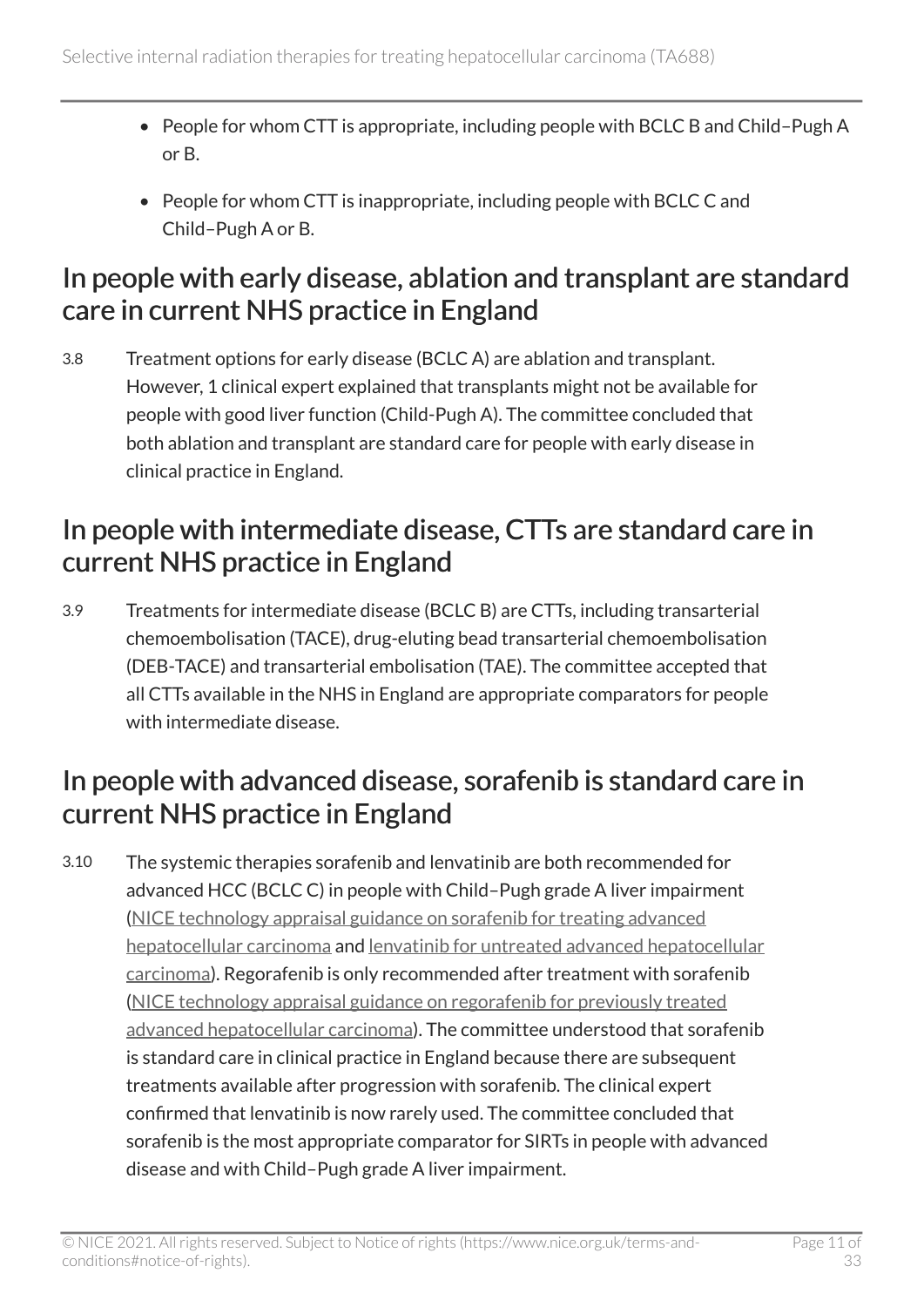## <span id="page-11-0"></span>Clinical evidence

## The systematic review included non-RCT evidence when not enough RCT evidence was identified

3.11 The assessment group (AG) did a systematic review of the clinical evidence on SIRTs and comparators. Randomised controlled trials (RCTs) were eligible for inclusion in the review. The AG had identified all the RCTs that were also identified by the companies in their submissions. The committee was aware of non-RCT evidence and noted that typically the risk of bias in non-RCT evidence is higher than in RCT evidence. It agreed with the AG's approach to only include non-RCT evidence in the review when there was not enough RCT evidence. The committee understood that some studies might include a mixed population containing all 3 subgroups of interest. It agreed to exclude studies from the network meta-analyses if they did not provide separate results for the 3 subgroups (see [section](#page-9-0) 3.7). The committee used the AG's analysis for its decision making. This was because it included evidence for all 3 SIRTs and so was more comprehensive than the companies' submissions.

## <span id="page-11-1"></span>There is not enough evidence to assess the clinical effectiveness of QuiremSpheres in the 3 subgroups relevant to this appraisal

3.12 The clinical evidence for QuiremSpheres came from 1 retrospective case series including 9 people that showed a 56% response rate. A mixed population was included, and results were only presented for the whole study population. The committee concluded that the single, small retrospective study did not provide enough data to assess the clinical effectiveness of QuiremSpheres in any of the 3 subgroups relevant to this appraisal (see [section](#page-9-0) 3.7).

## There is limited randomised clinical evidence for TheraSphere compared with TACE when transplant is appropriate

3.13 Two small RCTs (PREMIERE and Kulik et al. 2014) for TheraSphere were identified that included people for whom transplant was appropriate (see [section](#page-9-0) 3.7). The committee was also aware of 10 non-RCT studies, including 7 prospective comparative studies, that included people from the 3 subgroups relevant to this appraisal. The PREMIERE study was done in the US and included 45 people for whom transplant was appropriate. It compared TheraSphere with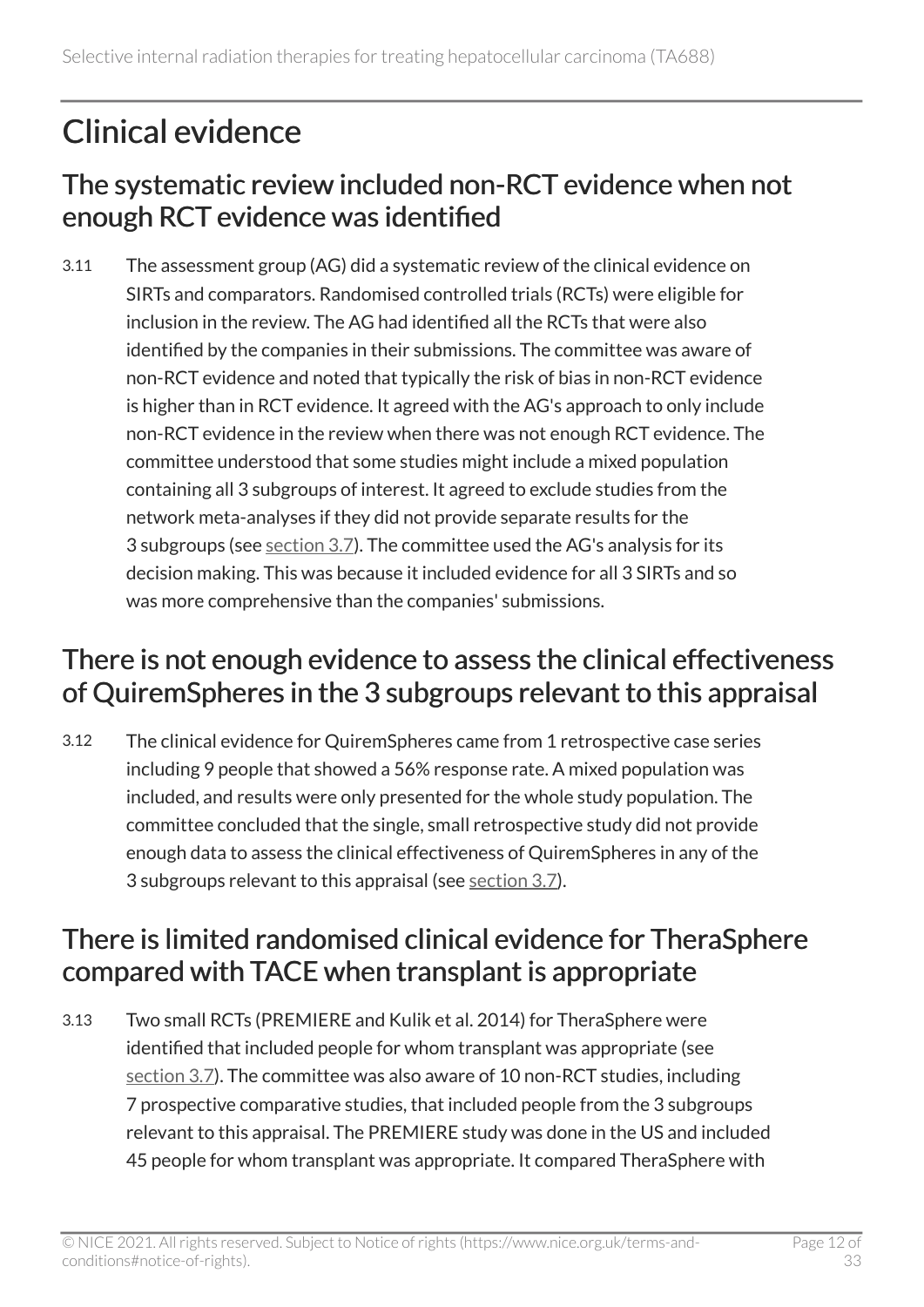TACE as an alternative to prepare for transplant. The AG advised that PREMIERE had a high risk of bias because of concerns with randomisation and potential deviations from the intended interventions. Also, the baseline characteristics were different in the 2 arms so people in the TACE arm had better prognosis than people in the TheraSphere arm. Overall survival of people who had a transplant was numerically, but not statistically, significantly longer in the TheraSphere arm. The median overall survival for TheraSphere was 18.6 months (95% confidence interval [CI] 7.4 to 32.5) compared with 17.7 months (95% CI 7.4 to 32.5) for TACE. The committee concluded that there was limited evidence, with a high risk of bias, to establish whether TheraSphere was better or worse than TACE when transplant is appropriate.

## There is limited evidence for TheraSphere compared with TheraSphere plus sorafenib when transplant is appropriate

3.14 The study by Kulik et al. (2014) was done in the US and included 20 people for whom transplant was appropriate. It compared TheraSphere with TheraSphere plus sorafenib. The AG had some concerns with the randomisation process, treatments received and measurement of outcomes. The baseline characteristics were different in the 2 arms so people in the TheraSphere plus sorafenib arm had a better prognosis. There was no evidence of a difference in overall survival between the 2 arms (3 deaths in the TheraSphere arm, 2 deaths in the combination arm). The committee was aware that TheraSphere plus sorafenib was not included in sorafenib's marketing authorisation or TheraSphere's CE mark. The committee concluded that there was limited evidence, with high risk of bias, to establish whether TheraSphere is better or worse than TheraSphere with sorafenib when transplant is appropriate.

## <span id="page-12-0"></span>Non-randomised evidence comparing TheraSphere with non-SIRT treatments is not robust enough for decision making

3.15 Of the 7 prospective comparative non-RCTs, only 4 reported overall survival or progression-free survival. Of these, 2 compared TheraSphere with TACE or DEB-TACE across the 3 subgroups. The AG suggested that both studies had high risk of bias and differences in baseline characteristics such as age, tumour size and number of tumours. The committee concluded that results from these studies might be unreliable for decision making. Another study compared TheraSphere with TheraSphere plus sorafenib, in people for whom CTT is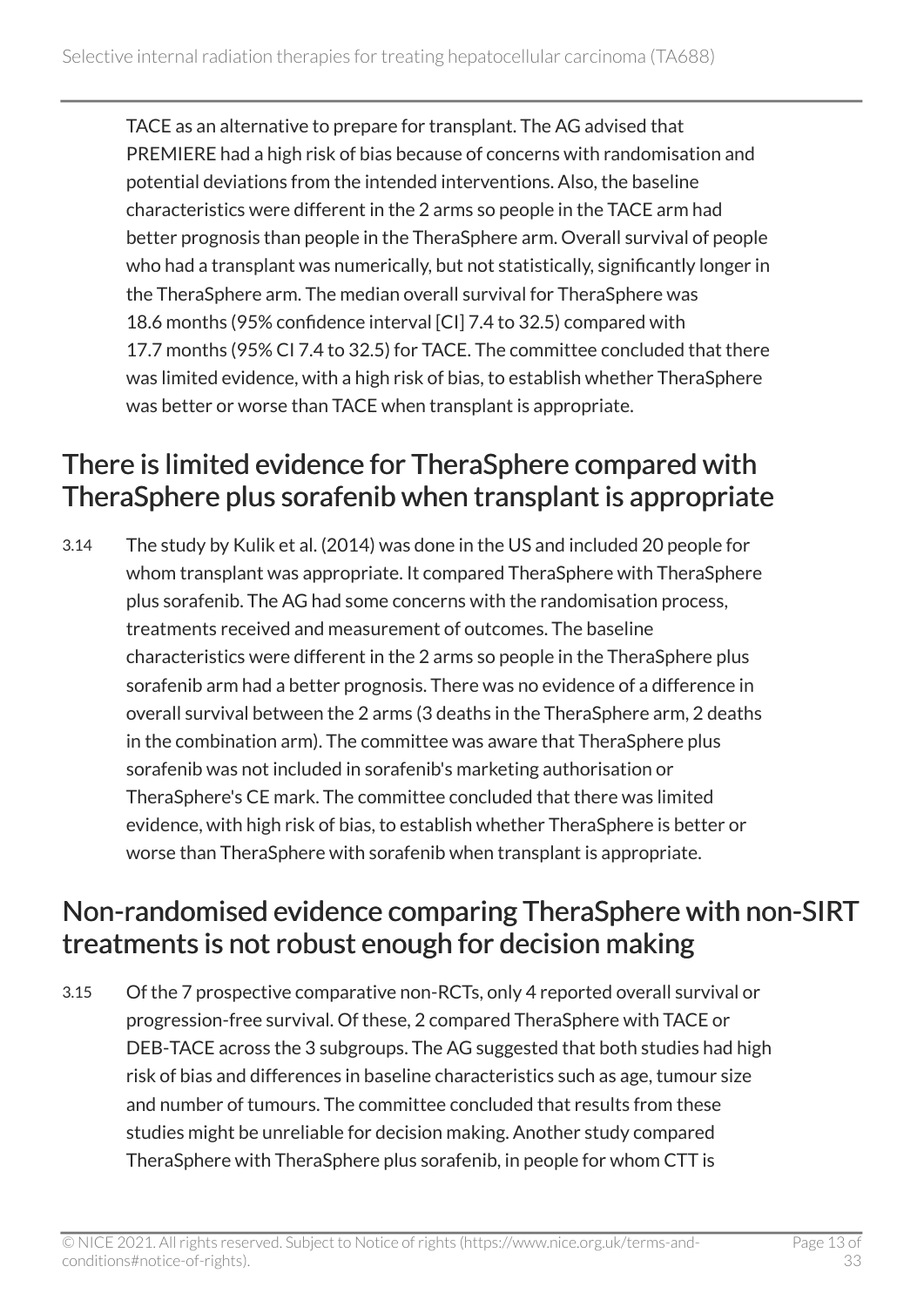inappropriate. The remaining prospective study was done in people for whom CTT is inappropriate. This compared TheraSphere in people with PVT with TheraSphere in people without PVT and best supportive care. The AG advised that this study had a high risk of bias, and that the people in the treatment arms had very different baseline characteristics. The committee recognised that the large volume of non-randomised evidence might be useful for tentative conclusions, but it remained aware of the limitations of non-RCT studies. Therefore, it agreed that they should not be used for decision making. Also, there was not enough evidence to establish whether TheraSphere is better or worse than other treatments in people for whom CTT is appropriate and in people for whom CTT is inappropriate.

### <span id="page-13-0"></span>There are insufficient data to establish the clinical effectiveness of SIR-Spheres compared with non-SIRT treatments when transplant is appropriate

3.16 The AG identified 1 RCT comparing SIR-Spheres with TACE (SIR-TACE) that included people for whom transplant was appropriate. SIR-TACE was done in Germany and Spain, and included 28 people with early, intermediate and latestage disease. Only overall results for the mixed population were available. The AG assessed that the study had a high risk of bias because of the randomisation process, missing outcome data and measurement of the outcome. The committee concluded that there are insufficient data to establish whether SIR-Spheres are better than TACE when transplant is appropriate.

## It is unclear whether SIR-Spheres is better than DEB-TACE or TACE when CTT is appropriate

3.17 The AG identified 2 RCTs that compared SIR-Spheres with TACE (SIR-TACE) or DEB-TACE (Pitton et al. 2015) that included people for whom CTT is appropriate in their trial populations. SIR-TACE is described in [section 3.16.](#page-13-0) Pitton et al. (2015) was done in Germany and included 24 people with intermediate-stage disease (BCLC B). Overall survival and progression-free survival were longer in the DEB-TACE arm compared with the SIR-Spheres arm, but this was not statistically significant (788 days compared with 592 days and 216 days compared with 180 days, respectively). Because of this and the small sample size, the committee concluded that it could not establish whether SIR-Spheres was better than TACE or DEB-TACE when CTT is appropriate.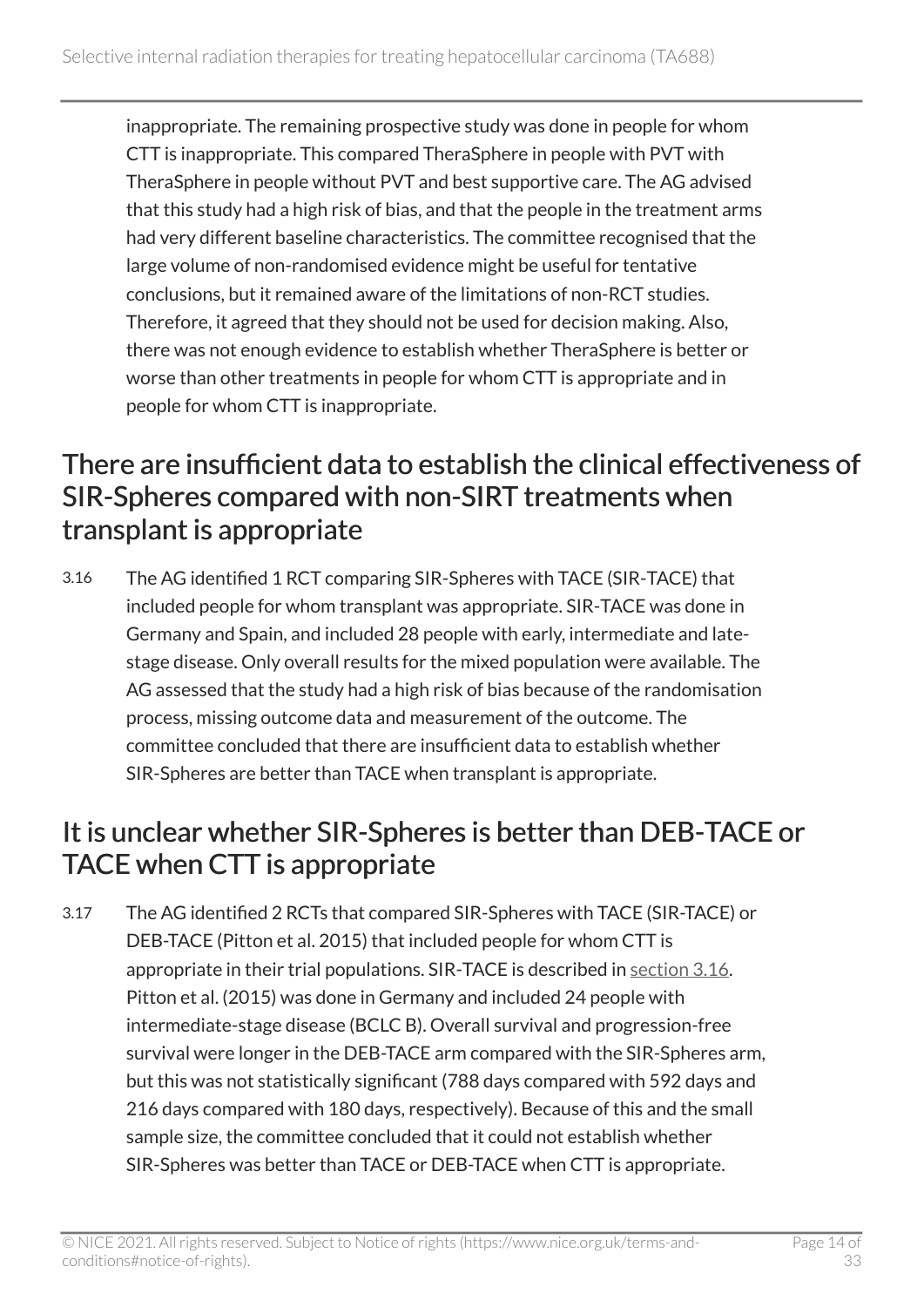## <span id="page-14-0"></span>People in SARAH had poorer prognosis than people seen in clinical practice in England

3.18 The AG identified 2 RCTs comparing SIR-Spheres with sorafenib (SARAH and SIRveNIB) in people for whom CTT was inappropriate. SARAH was done in France between 2011 and 2015 and included a heterogeneous population of people with HCC. This included, for example, people with advanced HCC, people with HCC who had previous treatment with 2 treatments of TACE, and people with Child–Pugh A or B liver impairment. There was no difference in overall survival or progression-free survival between the treatment arms. The median overall survival was 8.0 months (95% CI 6.7 to 9.9) for SIR-Spheres and 9.9 months (95% CI 8.7 to 11.4) for sorafenib. The hazard ratios (HRs) were 1.15 (95% CI 0.94 to 1.41) for the intention-to-treat (ITT) population and 0.99 (95% CI 0.79 to 1.24) for the per-protocol population. The median progression-free survival was 4.1 months (95% CI 3.8 to 4.6) for SIR-Spheres and 3.7 months (95% CI 3.3 to 5.4) for sorafenib. The HR was 1.03 (95% CI 0.85 to 1.25) for the ITT population. More adverse events were reported with sorafenib than SIR-Spheres. A post-hoc analysis of SARAH focused on people with ALBI grade 1 and low tumour burden (25% or less tumour burden). Again, there was no statistically significant difference in overall or progression-free survival between the treatment arms. The median overall survival was 21.9 months (95% CI 15.2 to 2.5) for SIR-Spheres and 17.0 months (95% CI 11.6 to 20.8) for sorafenib. The HR was 0.73 (95% CI 0.44 to 1.21). The median progression-free survival HR was 0.65 (95% CI 0.41 to 1.02). The clinical experts advised that the SARAH trial had more people with a high tumour burden, PVT and impaired liver function than people seen in clinical practice in England. The committee concluded that people in the SARAH trial had poorer prognosis than people seen in clinical practice in England.

## The results from SIRveNIB may not be fully generalisable to the **NHS**

3.19 SIRveNIB was done in the Asia-Pacific region between 2010 and 2018. The clinical experts explained that results from SIRveNIB might not be generalisable to the NHS in England. This was because in the Asia-Pacific region HCC is often caused by hepatitis B and C, whereas in the UK fatty liver disease and alcohol are the most common causes. There was no difference in overall survival or progression-free survival between the treatment arms. The median overall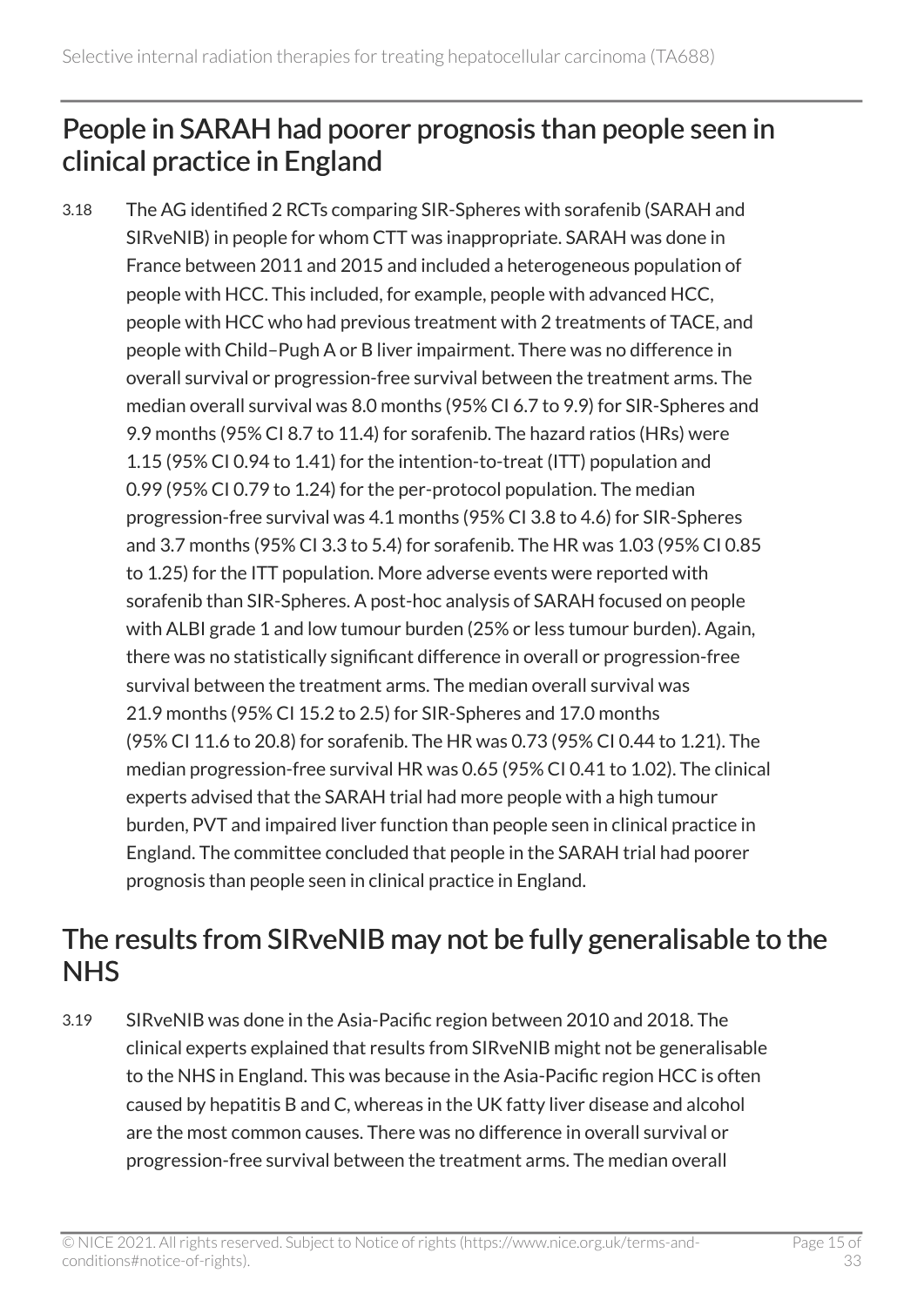survival was 8.8 months for SIR-Spheres and 10.0 months for sorafenib. The HRs were 1.12 (95% CI 0.9 to 1.4) for the ITT population and 0.86 (95% CI 0.7 to 1.1) for the per-protocol population. The median progression-free survival was 5.8 months for SIR-Spheres and 5.1 months for sorafenib. The HRs were 0.89 (95% CI 0.7 to 1.1) for the ITT population and 0.73 (95% CI 0.6 to 0.9) for the per-protocol population. More adverse events were reported with sorafenib than SIR-Spheres. The committee concluded that results from SIRveNIB may not be fully generalisable to people seen in the NHS.

## The evidence from SARAH and SIRveNIB is preferable to non-RCT evidence for decision making when CTT is inappropriate

3.20 The committee considered including non-RCT evidence identified by the AG. The AG assessed the 3 non-RCT studies as having a high risk of bias. So, the committee concluded that the RCT evidence from SARAH and SIRveNIB was preferable for decision making in people for whom CTT was inappropriate.

## <span id="page-15-0"></span>There is no evidence to compare the 3 SIRTs' effectiveness when transplant or CTT is appropriate

3.21 The clinical evidence for comparative effectiveness of the 3 SIRTs came from 6 retrospective studies that reported overall survival or progression-free survival. Of these, 5 compared SIR-Spheres with TheraSphere and 1 small study of 30 people compared all 3 SIRTs. The AG advised that most of these studies had a high risk of bias because of selection and performance bias. None of the studies included people for whom transplant was appropriate. The study comparing all 3 SIRTs may have included people for whom CTTs were appropriate but there were no results presented for this subgroup. The committee concluded that there was no evidence identified for people when transplant or CTT was appropriate.

### <span id="page-15-1"></span>There is not enough direct evidence to compare the 3 SIRTs' effectiveness when CTT is inappropriate, so a mixed treatment comparison is considered

3.22 The AG identified 5 retrospective studies that included people for whom CTT is inappropriate (see [section](#page-15-0) 3.21). The study comparing all 3 SIRTs also included people for whom CTTs were appropriate, but no results for subgroups were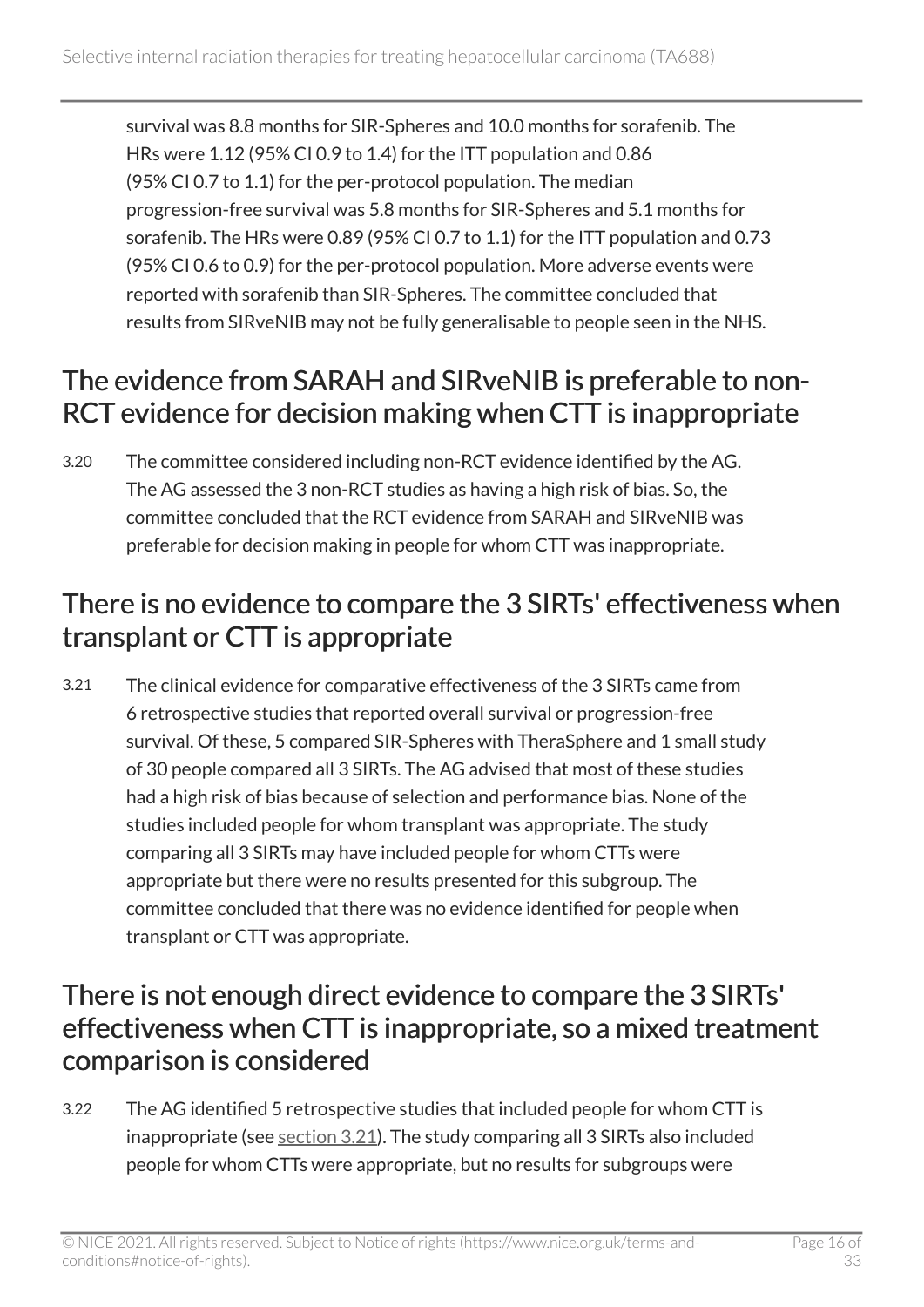presented. The committee was aware that the populations were different across these studies and acknowledged that this meant results were difficult to compare. The committee was also aware that the baseline characteristics were different in most studies, and that this might affect prognosis and outcomes between the arms. In 2 studies that compared TheraSphere with SIR-Spheres, there was no difference in overall survival. In van der Gucht et al. (2017; n=77), the median overall survival was 7.0 months for TheraSphere (95% CI 1.6 to 12.4) compared with 7.7 months for SIR-Spheres (95% CI 7.2 to 8.2). In Bhangoo et al. (2015; n=17) the median overall survival for TheraSphere was 8.4 months (95% CI 1.3 to 21.1) compared with 7.8 months for SIR-Spheres (95% CI 2.3 to 12.5). In 2 studies (Biederman et al. 2015 and Biederman et al. 2016) that compared TheraSphere with SIR-Spheres in people with PVT, overall survival was better in the TheraSphere arm than the SIR-Spheres arm. The committee concluded that there was not enough direct evidence to establish the relative effectiveness of the 3 SIRTs in people with HCC, and so decided to consider mixed treatment comparisons for decision making.

### There was not enough robust evidence to establish the clinical effectiveness of SIRTs compared with non-SIRT treatments for people with PVT

3.23 The clinical expert explained that people with PVT (see [section](#page-7-2) 3.2) have poorer prognosis and limited treatment options. Often the only available treatment is sorafenib because people with PVT do not tolerate TACE. Therefore, the committee agreed that people with PVT might benefit more than others from treatment with SIRTs. It considered the evidence that included people with PVT (see [section](#page-12-0) 3.15 and [section](#page-15-1) 3.22). There was no new evidence presented specifically for this subgroup at consultation. The committee concluded there was not enough robust evidence to establish the clinical effectiveness of SIRTs compared with non-SIRT treatments for people with PVT.

### <span id="page-16-0"></span>There is not enough robust data to establish whether SIRTs are better or worse than sorafenib or TACE in people with large tumours

3.24 After consultation, the committee considered the evidence for people with 1 or more large tumours (5 cm or larger) with or without PVT. This was because this subgroup might benefit more than others from treatment with SIRTs. The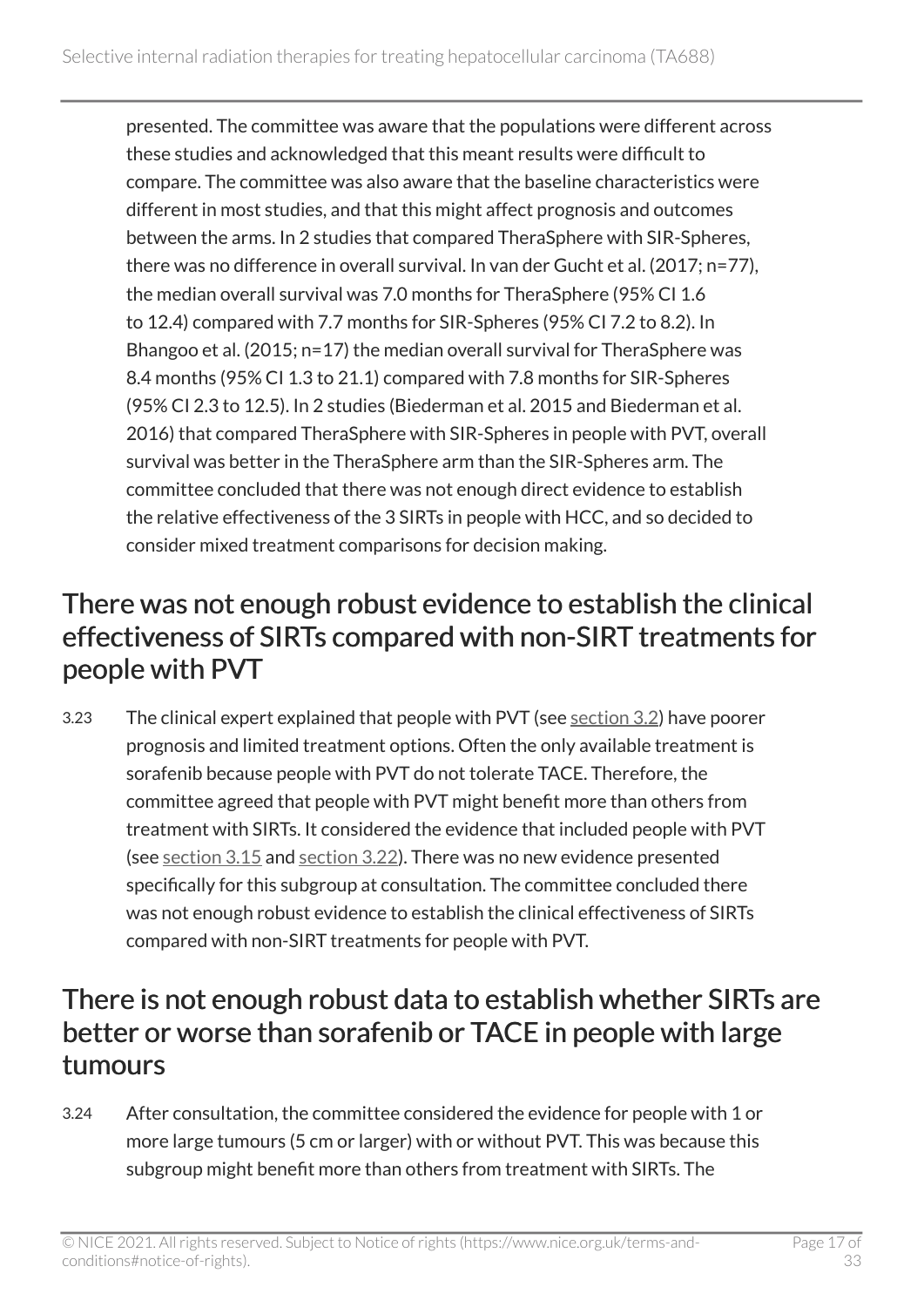committee understood that in the UK this group currently has sorafenib or TACE. Clinical evidence showed that TACE is not very effective and there are substantial adverse events with sorafenib. The committee saw data from 1 study in this group. This study, DOSISPHERE-01, compared TheraSphere personalised dosimetry with TheraSphere standard dosimetry. Personalised dosimetry improved the response rate and overall survival compared with standard dosimetry (overall survival for personalised dosimetry 26.6 months, 95% CI 11.7 months to not reached; compared with standard dosimetry 10.7 months, 95% CI 6.0 months to 16.8 months; p=0.0096). The committee understood that people in the 2 arms of the study might not be similar and therefore the results may have selection bias. Also, there were no data comparing SIRTs with sorafenib or TACE in this group. The committee acknowledged that personalised dosimetry could improve the effectiveness of SIRTs. It concluded that there were not enough robust data to establish whether SIRTs are better or worse than sorafenib or TACE in people with 1 or more large tumours.

## People who are unable to tolerate sorafenib might benefit from treatment with SIRTs but there is no comparative evidence

3.25 Clinical expert comments provided during consultation advised that people who are unable to tolerate sorafenib do not have alternative treatment options. This means they have best supportive care. The committee understood that there is some clinical experience in England of this group having treatment with SIRTs, with promising outcomes. It also acknowledged that this group is not included in the RCTs because of their characteristics (for example, older age and comorbidities). Despite the lack of evidence, the committee concluded that people who are unable to tolerate sorafenib might benefit from treatment with SIRTs.

## <span id="page-17-0"></span>Most of the RCT evidence is in people with advanced disease with Child–Pugh A grade liver impairment, which is the relevant subgroup

3.26 The committee recalled that current treatments for advanced HCC are only recommended for people with Child–Pugh grade A liver impairment (see [section](#page-10-0) 3.10). People with Child-Pugh grade B liver impairment have best supportive care. It noted that there was no best supportive care arm in the RCTs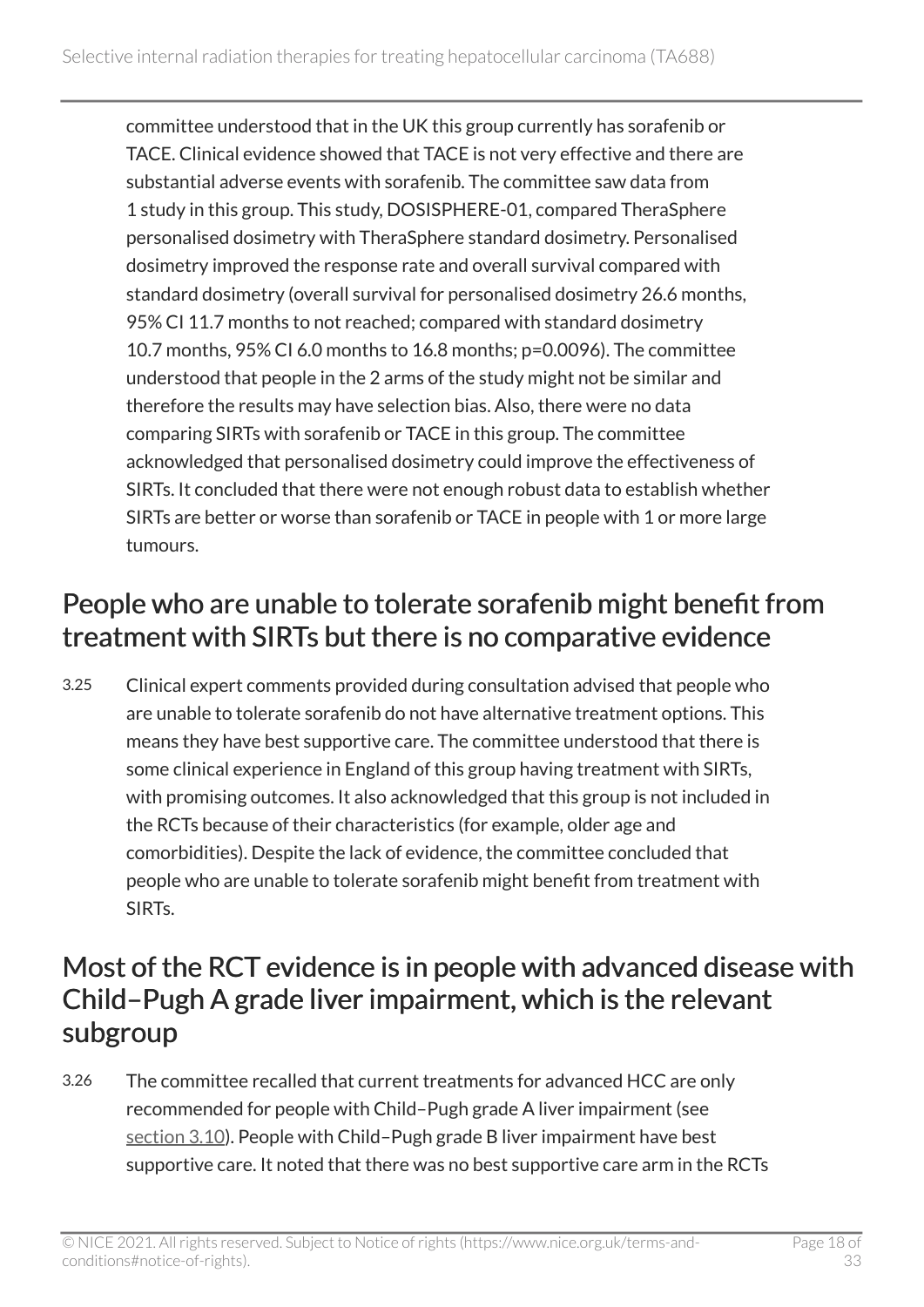(SARAH and SIRveNIB), which compared SIR-Spheres with sorafenib only. The committee acknowledged that most people in the trials had Child–Pugh grade A liver impairment (83% in SARAH and 90% in SIRveNIB). Therefore, it concluded that the trial results were acceptable for decision making in people with Child–Pugh grade A liver impairment. However, it could not establish whether SIRTs were effective in people with Child–Pugh grade B liver impairment, because of the lack of evidence comparing SIRTs with the relevant comparator for that group. Therefore, in people with advanced HCC, the subgroup with Child–Pugh A liver impairment was appropriate for decision making.

## <span id="page-18-1"></span>SIRTs have fewer and less severe side effects than other treatment options

3.27 The clinical and patient experts stated that there were fewer and less severe side effects with SIRTs than with other treatments. Also, side effects from SIRTs have a shorter duration, whereas side effects from chemotherapies such as sorafenib can continue for the whole treatment course. After the second committee meeting, the committee invited companies and stakeholders to submit additional data on adverse event severity and duration. The committee considered adverse event data from SARAH for SIR-Spheres and non-RCT studies for TheraSphere. The data included adverse event rates and durations for all severity grades. They showed that SIRTs and sorafenib have different adverse event profiles. The committee was aware that data on event duration were averaged across all severity grades and both study arms in SARAH. The committee concluded that SIRTs were likely to have fewer and less severe side effects than sorafenib, and that this benefit may be important to patients. The committee agreed that this should be captured in the cost-effectiveness analysis and taken into account during decision making.

## <span id="page-18-0"></span>Mixed treatment comparisons

### Data are not robust enough to provide a meaningful comparison between treatment options when transplant is appropriate

3.28 The AG considered the feasibility of a mixed treatment comparison to estimate comparative effectiveness between available treatment options for people when transplant is appropriate. There are 2 RCTs that could be included in this analysis. Both were done in the US and compared TheraSphere with TACE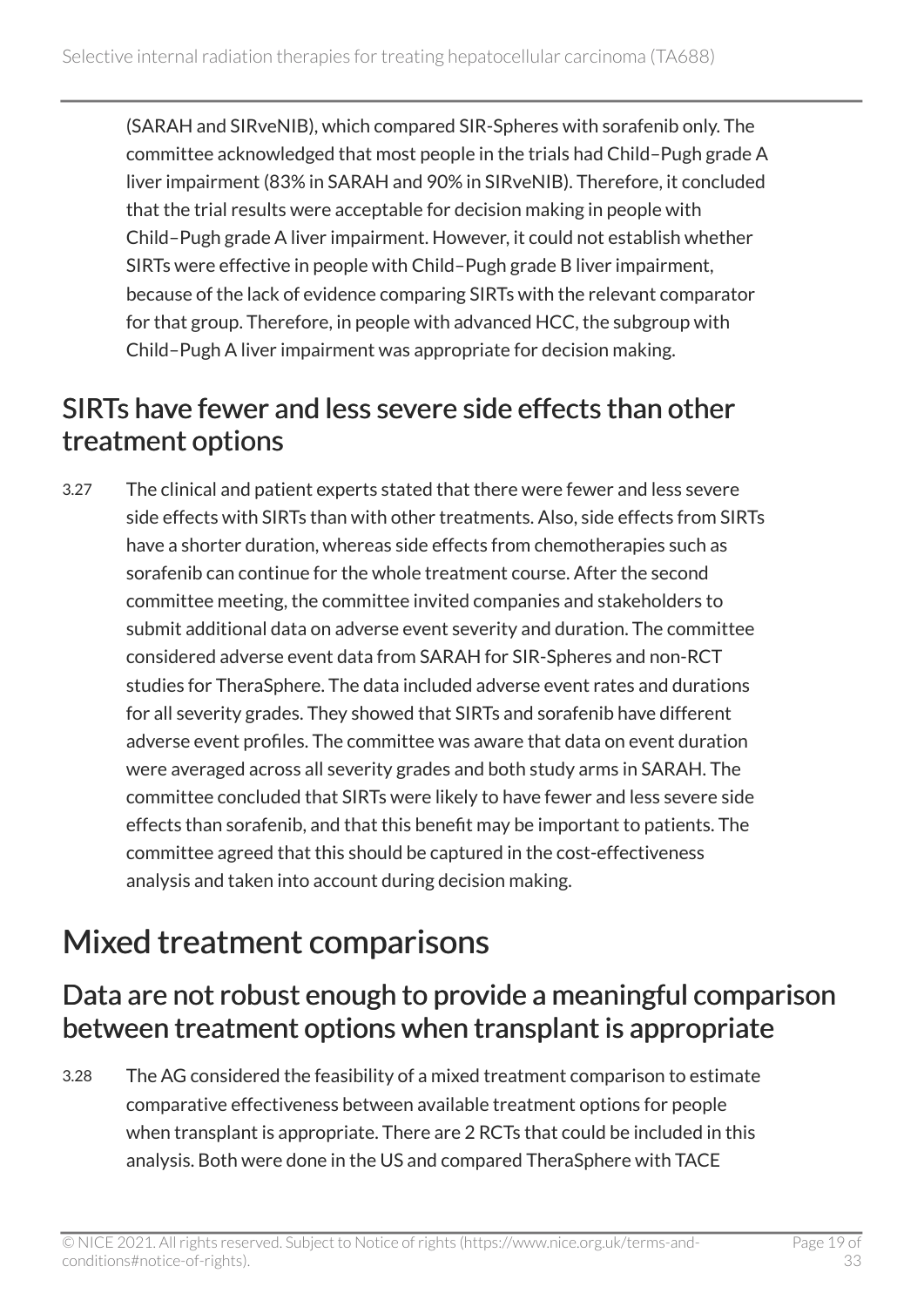(n=45) or with a combination of TheraSphere and sorafenib (n=20). Also, the committee recalled that ablation or transplant was the most relevant comparator for people for whom transplant is appropriate (see [section](#page-10-1) 3.8). Because of limited data, results from the mixed treatment comparison would be very uncertain. The committee concluded that a mixed treatment comparison in this population would not help decision making for the subgroup for whom transplant is appropriate.

### <span id="page-19-0"></span>Estimates comparing effectiveness for treatment options in people for whom CTT is appropriate are very uncertain, and are not suitable for decision making

3.29 After consultation on the assessment report, the AG did a mixed treatment comparison in people for whom CTT was appropriate. There were 6 RCTs that could be included in this analysis: 5 compared different CTTs with each other and 1 compared SIR-Spheres with DEB-TACE (n=24). The AG also included 1 retrospective study that compared SIR-Spheres with TheraSphere (n=77). From this study, only a subgroup of 35 people with early or intermediate HCC could be included in the analysis. The study had a high risk of bias because its 2 treatment groups were not similar at baseline (people with small tumour volumes were preferentially treated with TheraSphere). The committee agreed that there was little evidence to link SIR-Spheres and TheraSphere to the network of treatments. Results from the mixed treatment comparison for overall survival and progression-free survival were uncertain, with wide credible intervals that included a HR of 1 (no statistical difference between treatment options). The committee concluded that the results from the mixed treatment comparison in this population were uncertain. Also, there was not enough evidence in this population to compare SIR-Spheres with TheraSphere, or compare the SIRTs with TACE, DEB-TACE and TAE.

## The comparative effectiveness estimates of the 3 SIRTs in people for whom CTT is inappropriate are uncertain

3.30 The AG did a mixed treatment comparison to estimate comparative effectiveness between available treatment options in people when CTT was inappropriate. There were 3 RCTs included in this analysis. Of these, 1 RCT compared lenvatinib with sorafenib and 2 compared sorafenib with SIR-Spheres. To include TheraSphere in the network, 2 retrospective studies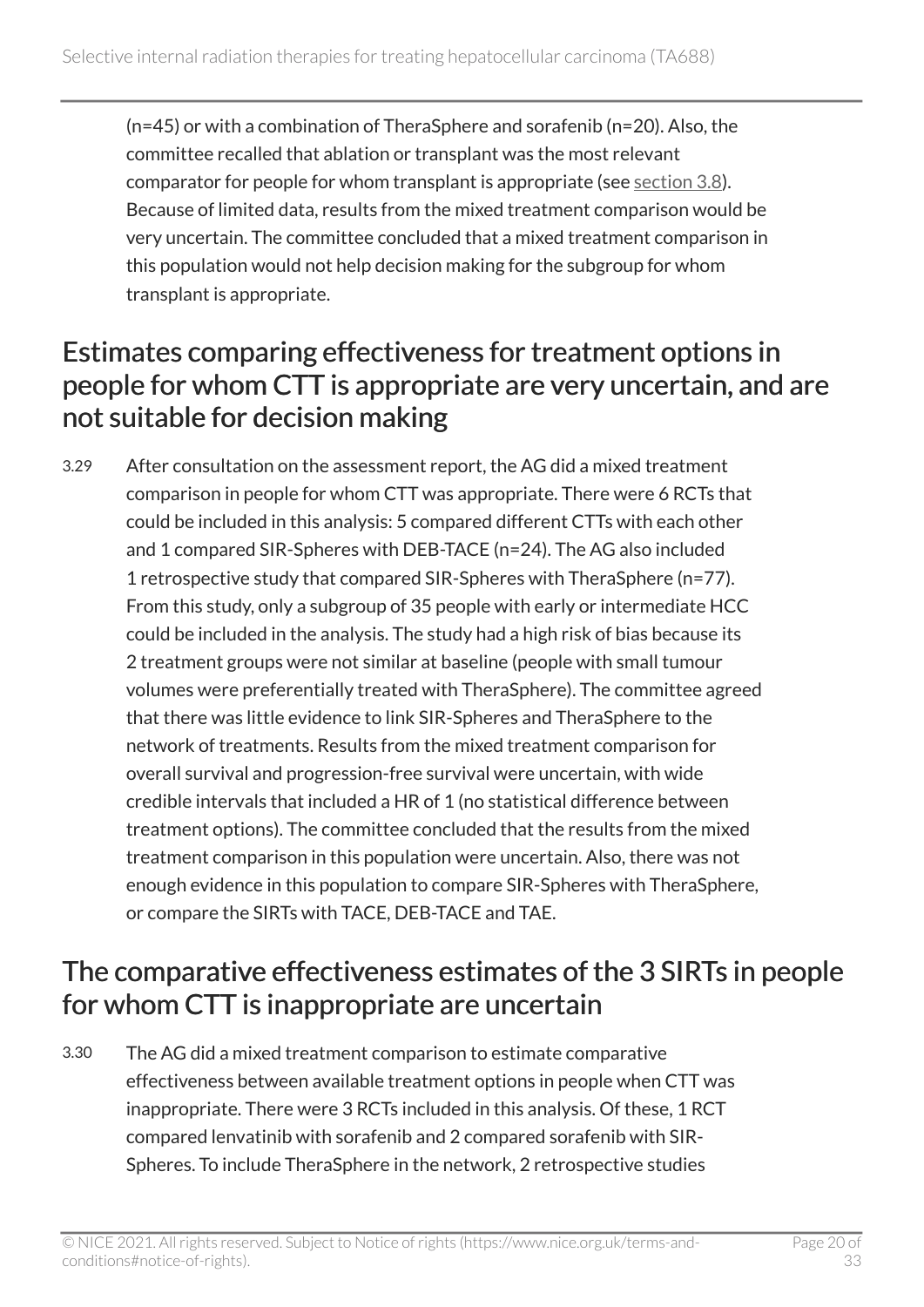comparing TheraSphere with SIR-Spheres were included in sensitivity analyses. There were no data for QuiremSpheres to be included in the analysis. In the main analysis, when CTT is inappropriate and people have Child–Pugh grade A liver impairment, there was no evidence of a difference between SIR-Spheres and sorafenib. In the ITT population for SIR-Spheres compared with sorafenib, the hazard ratio was 1.13 (95% CI 0.96 to 1.32). A value of less than 1 indicates better overall survival. The committee recalled the AG's assessment that the retrospective studies had a high risk of bias and uncertain results (see [section](#page-12-0) 3.15). The committee agreed that retrospective studies should not be included in the analysis because of the risk of bias. It concluded that the comparative effectiveness results based on RCT evidence from SIR-Spheres could be used in a cost-effectiveness analysis. The committee also concluded that, because its preferred network meta-analysis only had evidence for 1 SIRT (SIR-Spheres), the comparative effectiveness of the 3 SIRTs compared with each other was uncertain.

## <span id="page-20-0"></span>Cost-effectiveness evidence

## The AG's model is used for decision making

3.31 Two companies included economic analyses in their evidence submissions. For SIR-Spheres, the company submitted a cost-minimisation analysis for people for whom CTT was appropriate, and a cost–utility analysis for people for whom CTT was inappropriate. The base case of the cost–utility analysis was people with ALBI grade 1 and low tumour burden, a subpopulation from the SARAH trial. The ITT and per-protocol populations of the SARAH trial were included as scenario analyses. For TheraSphere, the company submitted 2 cost–utility analyses, 1 for people for whom CTT was appropriate and 1 for people for whom CTT was inappropriate. The committee acknowledged the submission of the companies' models. It noted that the AG model used a similar structure (see [section](#page-21-0) 3.32) as the companies' cost–utility analyses. Also, the AG used inputs from the companies' models, such as costs and treatment frequency. The committee concluded that there was not enough evidence to support an economic analysis in people for whom CTT was appropriate (see [section](#page-19-0) 3.29). When CTT was inappropriate, the AG model was the most suitable for decision making because it included all 3 SIRTs as specified in the NICE scope (see [section](#page-8-1) 3.3).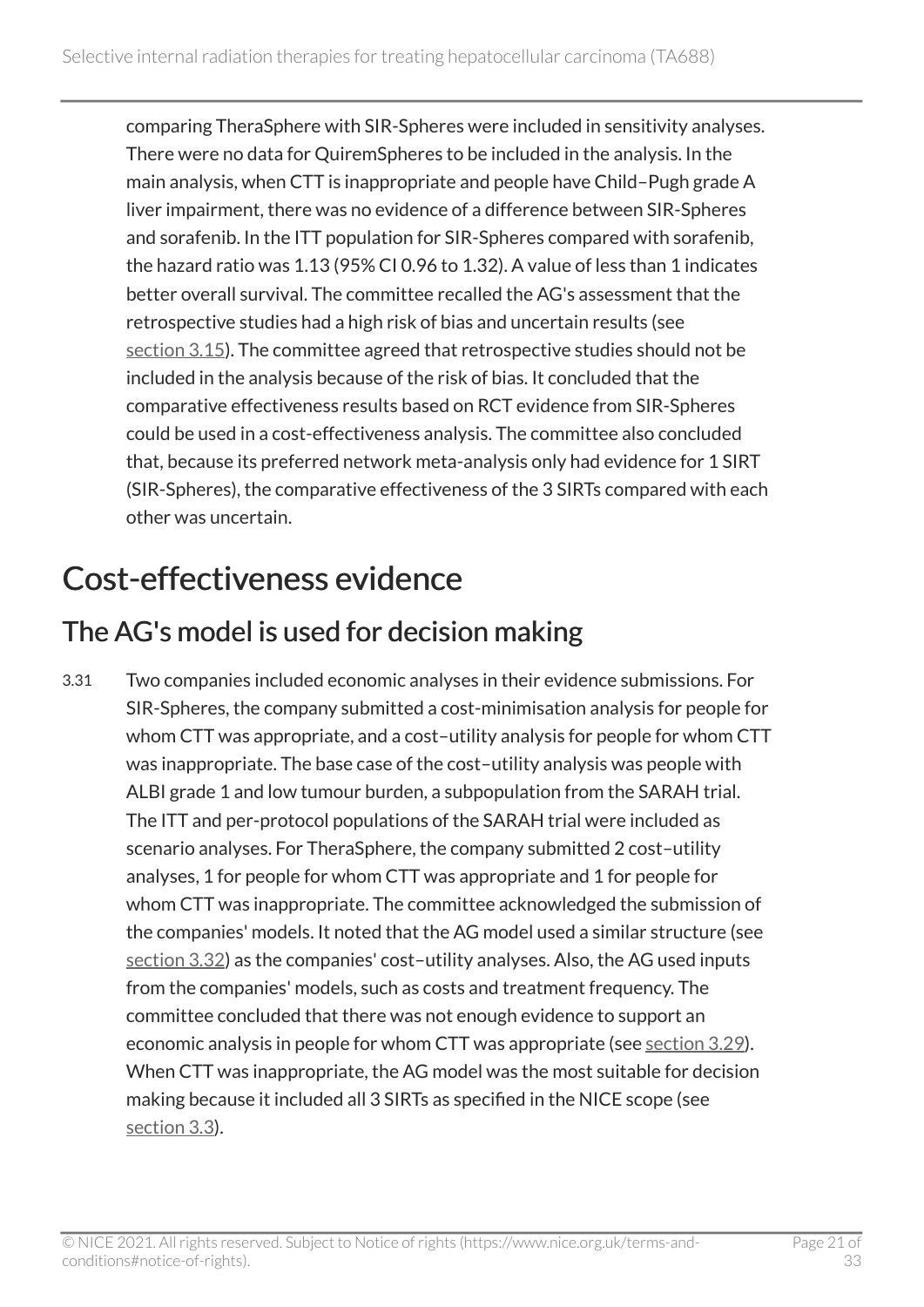## <span id="page-21-0"></span>The structure of the AG model for people for whom CTT is inappropriate is acceptable for decision making

3.32 The AG did a cost–utility analysis for people with unresectable intermediate (BCLC stage B) or advanced (BCLC stage C) HCC, when CTT was inappropriate, with or without macroscopic vascular invasion but without extrahepatic disease. The model consisted of a decision tree and partitioned survival model with 3 health states. The decision tree represented the outcome of the work-up procedure that happens before SIRT. The partitioned survival model was like that used by the companies. The interventions were SIR-Spheres, TheraSphere and QuiremSpheres, which were assumed to have equal effectiveness in the base case (see [section](#page-21-1) 3.33). The comparators were initially sorafenib and lenvatinib. Because sorafenib and lenvatinib are recommended only for people with Child–Pugh grade A liver impairment, the base-case analysis was restricted to this population. The committee concluded that the model structure was acceptable for decision making.

## <span id="page-21-1"></span>Cost-effectiveness results assuming all SIRTs are equally effective have been considered, but this is uncertain for QuiremSpheres

3.33 The AG's economic analysis assumed that the 3 SIRTs were equally effective. Most data used in the model, such as clinical effectiveness and adverse event data, were from the SARAH trial for SIR-Spheres. There was very little evidence for QuiremSpheres to inform the model (see [section](#page-11-1) 3.12), and the evidence for TheraSphere was less certain than the evidence for SIR-Spheres (see [section](#page-12-0) 3.15). The committee noted that there was not enough evidence to establish whether the 3 SIRTs had different effectiveness (see [section](#page-15-1) 3.22 and [section](#page-19-0) 3.29). The committee considered whether it was appropriate to assume the 3 SIRTs were equally effective. It noted that the technologies used different beads to give treatment, and QuiremSpheres used a different isotope to the other SIRTs. It agreed that these differences might result in different effectiveness and adverse event profiles, to an unknown extent. In the absence of better evidence, the committee concluded that it would consider the cost effectiveness of the 3 SIRTs by assuming they were equally effective, generalising the SIR-Spheres data to the other 2 SIRTs. It also concluded that by doing so, the cost-effectiveness estimates for QuiremSpheres would be more uncertain than those for TheraSphere and substantially more uncertain than for SIR-Spheres. It took this uncertainty into consideration in its decision making.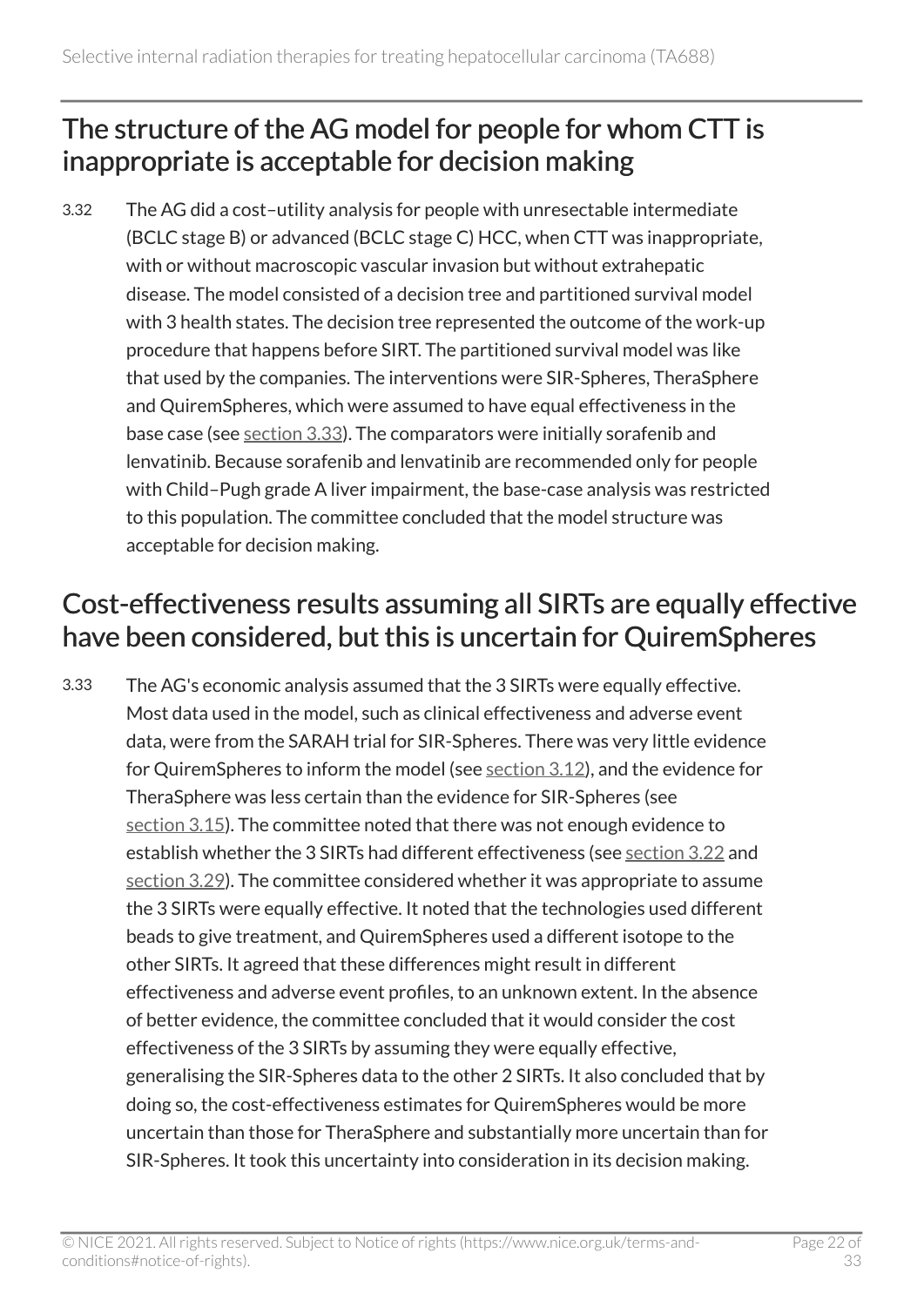## <span id="page-22-0"></span>Sorafenib is the only relevant comparator for assessing the cost effectiveness of SIRTs in people for whom CTT is inappropriate

3.34 In line with the NICE scope, the AG initially included sorafenib and lenvatinib as comparators in the model. The AG used the hazard ratio from the mixed treatment comparison to include lenvatinib in the model and assumed proportional hazards over time. Therefore, it chose the Weibull function to model overall survival and progression-free survival, even though the Weibull was not the best-fitting function. After consultation on the AG report, sorafenib was considered to be the only relevant comparator (see [section](#page-10-0) 3.10). The generalised gamma was used to fit overall survival and progression-free survival in the revised base case, because the proportional hazards assumption was no longer needed. The committee also recalled that the trial evidence could be generalised to people with Child–Pugh A liver impairment, who can have sorafenib in current practice, but not to people with Child–Pugh B liver impairment, who have best supportive care (see [section](#page-17-0) 3.26). It concluded that sorafenib was the only appropriate comparator, and that the best-fitting function (generalised gamma) should be used to estimate overall survival and progression-free survival.

## <span id="page-22-1"></span>There are not enough robust data for the ALBI grade 1 and low tumour burden subgroup for decision making

3.35 The AG presented scenario analyses that restricted the population to people with ALBI grade 1 and low tumour burden. The clinical experts explained that ALBI grade could be a more objective measure than Child–Pugh score for liver impairment and that people with ALBI grade 1 have good liver function. However, this measure is not routinely used in the NHS, and the Child–Pugh score is expected to be the standard assessment method for liver impairment for the foreseeable future (see [section](#page-8-2) 3.5). The committee was aware that clinical outcomes for the ALBI grade 1, low tumour burden subgroup came from a post-hoc analysis of the SARAH trial (n=85, [section](#page-14-0) 3.18). It agreed that this analysis was not robust because the subgroup was not prespecified and the numbers were small. It was not presented with additional evidence after consultation. It concluded that it had not seen sufficiently robust data in this subgroup, but agreed that more evidence may be useful for decision making.

## Usually, only 1 lobe is treated at a time in people with bilobar

© NICE 2021. All rights reserved. Subject to Notice of rights (https://www.nice.org.uk/terms-andconditions#notice-of-rights).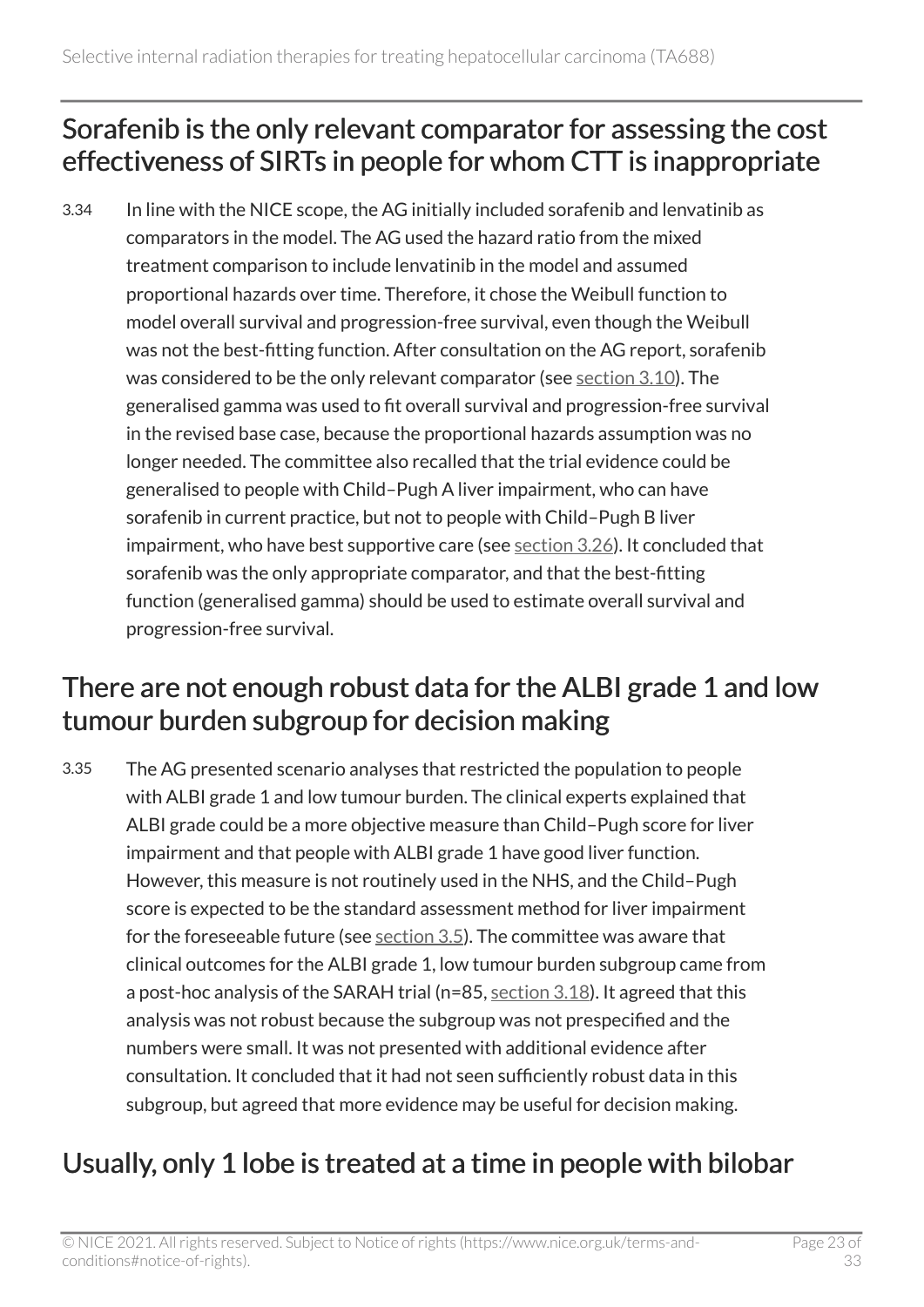## disease

3.36 HCC can be unilobar (tumour in 1 lobe of the liver) or bilobar (tumours in both lobes of the liver). The clinical experts explained that people with bilobar disease have a higher risk of liver impairment, and therefore usually only 1 lobe is treated at a time. The same lobe might be treated twice to reduce the size of the tumour. The committee concluded that it is not appropriate for a model to assume that both lobes are treated simultaneously in bilobar disease.

### <span id="page-23-0"></span>Downstaging of HCC might benefit some people with advanced HCC, but the proportion of people and subsequent outcomes are uncertain

3.37 The clinical experts explained that downstaging might be a treatment aim for some people who have SIRT, because they then might be able to have a liver transplant, surgical resection or tumour ablation. For some people downstaging might have a large impact on quality of life. This is because of the potential for curative treatment. Both clinical experience and limited trial evidence (for example SARAH) show that downstaging is rare in advanced HCC. The committee understood that people whose tumour downstages have different subsequent treatments, and few might have a liver transplant, surgical resection or tumour ablation. It was unclear whether people who have a liver transplant after downstaging of their tumour have similar outcomes to those who have a liver transplant without the need for downstaging. The committee reconsidered downstaging after consultation and during its third meeting. It concluded that downstaging may be an option for a small proportion of people with advanced HCC. However, the proportion of people who have tumours that downstage, and the subsequent outcomes, are uncertain. Therefore, downstaging was not included in the base-case model.

### SIRTs may have fewer and less severe adverse events than sorafenib and these have not been captured in the economic modelling

3.38 Both the SARAH and SIRveNIB trials collected data on health-related quality of life. SARAH used the European Organisation for Research and Treatment of Cancer Quality-of-Life Questionnaire Core 30 (EORTC-QLQ-C30) questionnaire. The company mapped this onto the EQ-5D scale using the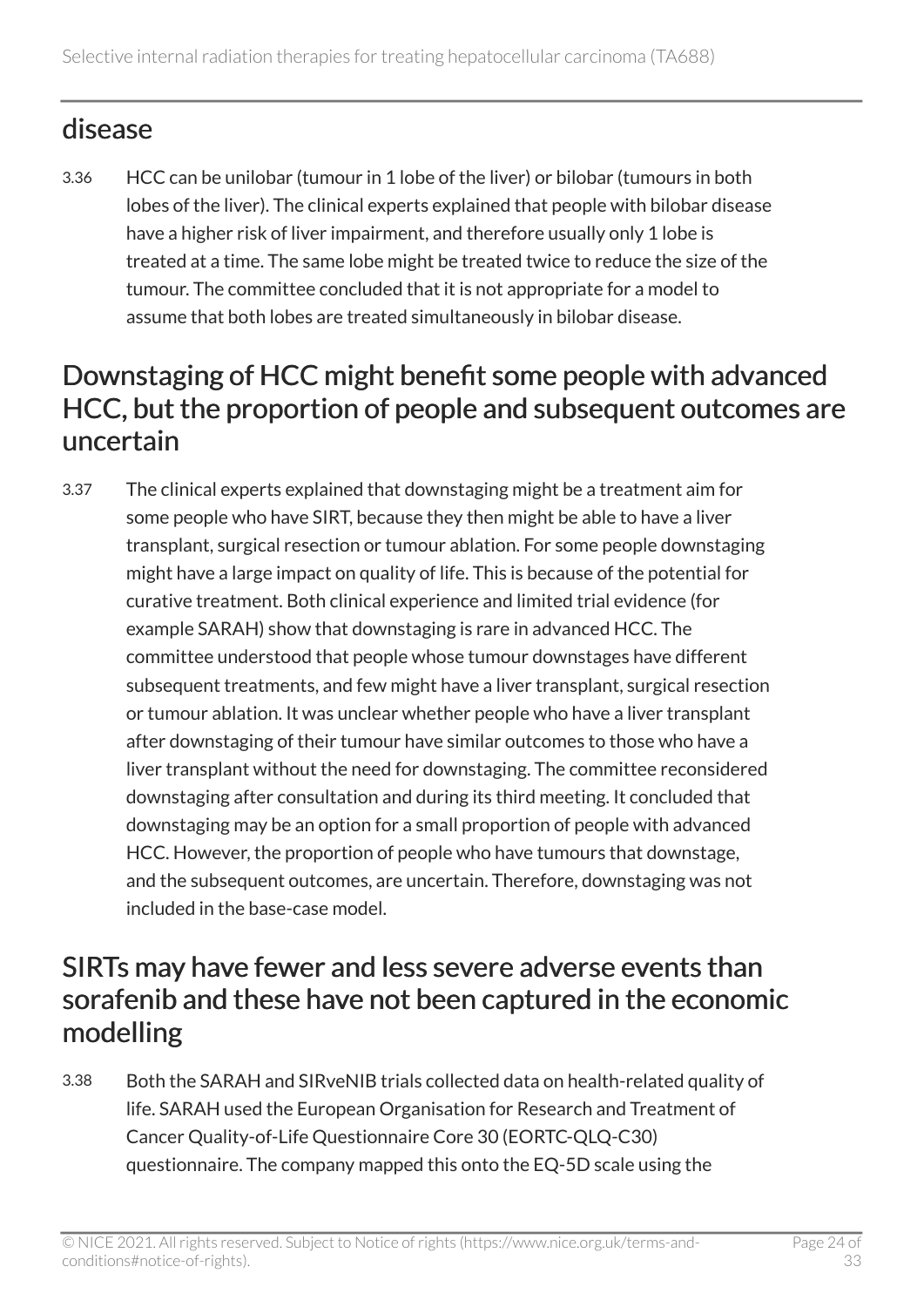Longworth et al. algorithm. The AG used these estimates in its model. The committee noted that utility values were similar between SIRTs and sorafenib for the following disease states: progression-free survival, progressive disease and after transplant. There were only small differences in utilities between progression-free survival and progressive disease. The clinical experts explained that people who had sorafenib for a long time may have a long-lasting negative effect on their quality of life. SIRTs are given in 1 procedure, meaning there is a shorter duration of effect on health-related quality of life. The committee was concerned that the potential important differences in long-term quality of life might not be captured in clinical trial results because quality-of-life data are collected at fixed time points (3, 6, 9 and 12 months after randomisation). It noted that in SARAH, EORTC-QLQ-C30 values in the SIR-Spheres arm were relatively constant over the 12 months from randomisation. Values for people in the sorafenib arm worsened for 6 months then stayed relatively stable . This decline was not seen in the mapped EQ-5D values. The committee acknowledged that this might be because the EORTC-QLQ-C30 scale is more sensitive than the EQ-5D to adverse events associated with sorafenib (fatigue, diarrhoea and skin reactions). The committee was also aware that the mapping algorithm did not include data from people with HCC, meaning that differences important to people with HCC might not accurately translate across to the EQ-5D. The committee recalled its conclusion that SIRTs have fewer and less severe adverse events than sorafenib (see [section](#page-18-1) 3.27). It concluded that some aspects of health-related quality of life might not be captured in the utility values.

## Adverse event disutility values should be included in the model to capture differences in quality of life between SIRTs and sorafenib

3.39 The clinical experts advised that the side-effect profiles of SIRTs and sorafenib were different and should result in improved health-related quality of life for SIRTs compared with sorafenib. The committee understood that some people stop taking sorafenib because of intolerable adverse events. After consultation and additional analysis by the AG, the committee considered analyses applying disutility values for adverse events of grade 3 and above, and for adverse events of any grade. Various assumptions were included about the effect of less severe (grade 1 and 2) events. SARAH provided data on adverse event rates and pooled event duration (see [section](#page-18-1) 3.27). The disutility values were informed by previous NICE technology appraisals. The committee understood that these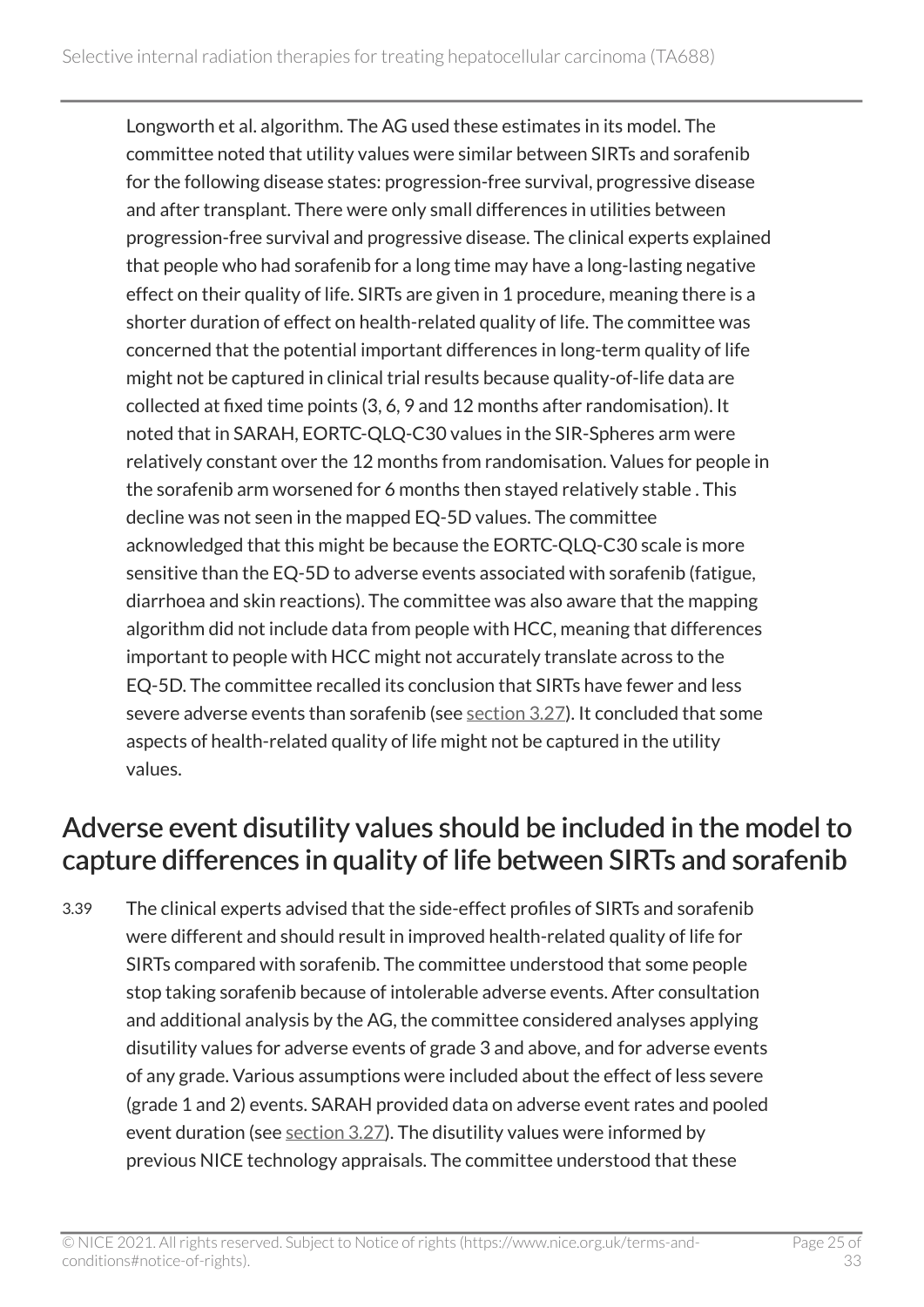values came from primary studies of variable quality, including vignette studies which are less robust. In these additional analyses, the smallest incremental quality-adjusted life year (QALY) gain from adverse events for SIRTs compared with sorafenib resulted in no additional total QALYs, when assuming that healthstate utility values adequately captured all adverse effects. The biggest gain was 0.120 QALYs, when applying event-specific disutility values for events regardless of their severity (grades 1 and above). The committee agreed that there is some QALY gain with SIRTs resulting from the fewer and less severe adverse events. However, it also agreed that it was inappropriate to assume grade 1 and 2 events have the same effect on quality of life as grade 3 and 4 events. It also noted that typically, only grade 3 or 4 events are included in cost-effectiveness analyses. Therefore, it agreed that a gain of 0.120 QALYs would be too optimistic. It agreed that an intermediate adverse event QALY gain would be appropriate. The committee concluded that an adverse event-related QALY gain of 0.047 for SIRTs compared with sorafenib might be plausible and should be included in the base-case analysis. It also concluded that there was high uncertainty associated with this estimate and that the uncertainty was highest for QuiremSpheres because of its limited data.

## <span id="page-25-0"></span>Cost-effectiveness results

### SIR-Spheres and TheraSphere are a cost-effective use of NHS resources for HCC

3.40 The committee agreed that its preferred approach to modelling included:

- identical procedure-related administration costs for all SIRTs
- individual participant data from SARAH for duration of sorafenib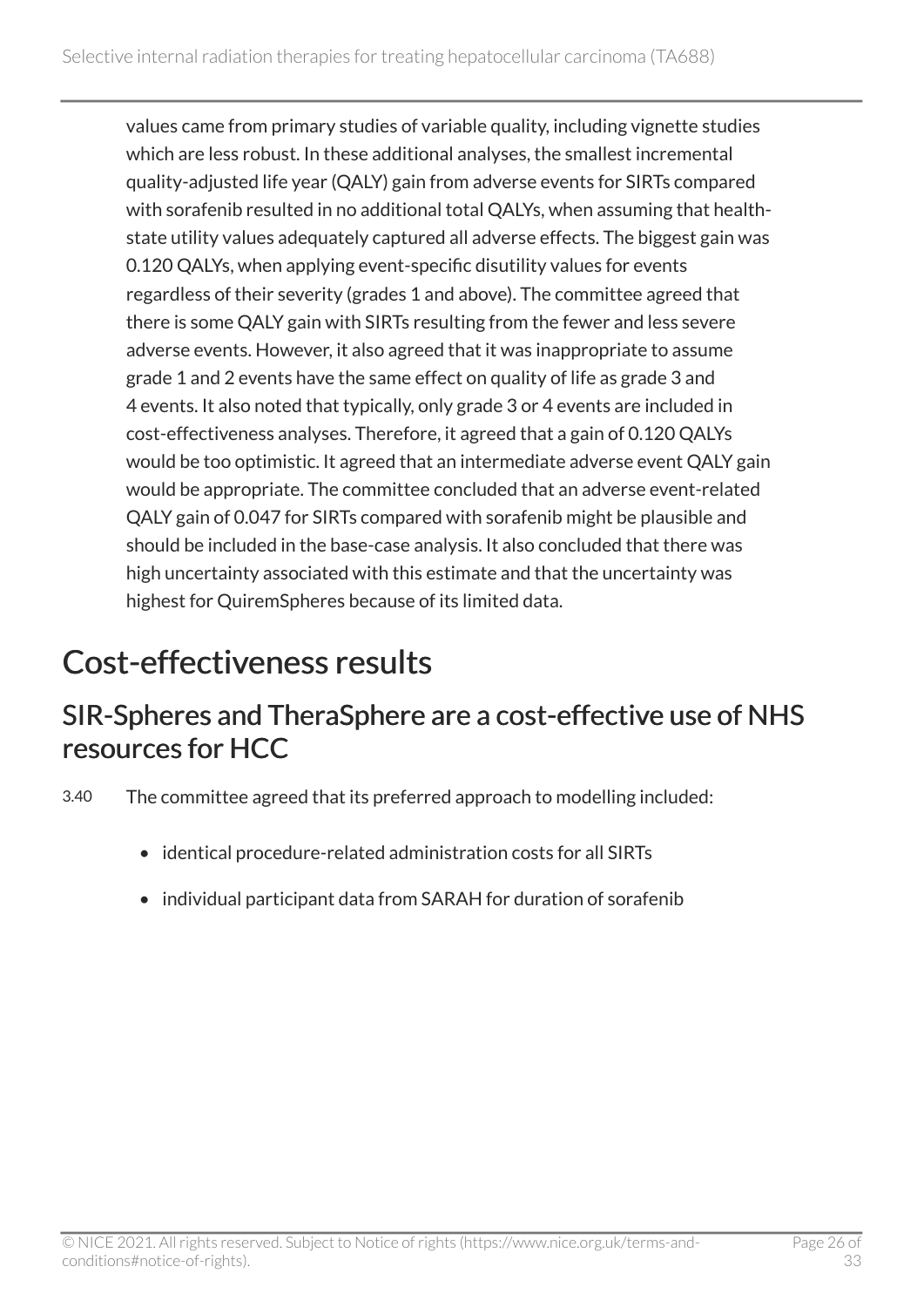• for regorafenib assuming the same mean time on treatment as for sorafenib and no savings from dose interruptions and adjustments an additional SIRT QALY gain of 0.047 to account for differences in adverse events compared with sorafenib.

The economic analysis included the committee's preferred assumptions and confidential patient access schemes for QuiremSpheres, SIR-Spheres, TheraSphere, regorafenib and sorafenib. It assumed that the 3 SIRTs had the same effectiveness. It showed that all SIRTs were less effective than sorafenib despite the additional SIRT QALY gains to account for differences in adverse events, giving 0.029 fewer QALYs overall. QuiremSpheres was more costly than sorafenib. SIR-Spheres and TheraSphere were less costly than sorafenib and provided fewer QALYs. Because of confidential discounts for interventions, comparator and follow-on therapies, exact costeffectiveness results cannot be reported here. The AG also presented extensive scenario analyses during the first committee meeting and after consultation. This included:

- alternative functions to model overall survival and progression-free survival (see [section](#page-22-0) 3.34)
- alternative costs and utility values
- ALBI grade 1 and low tumour burden subpopulation (see [section](#page-22-1) 3.35)
- retrospective studies with high risk of bias (see [section](#page-12-0) 3.15)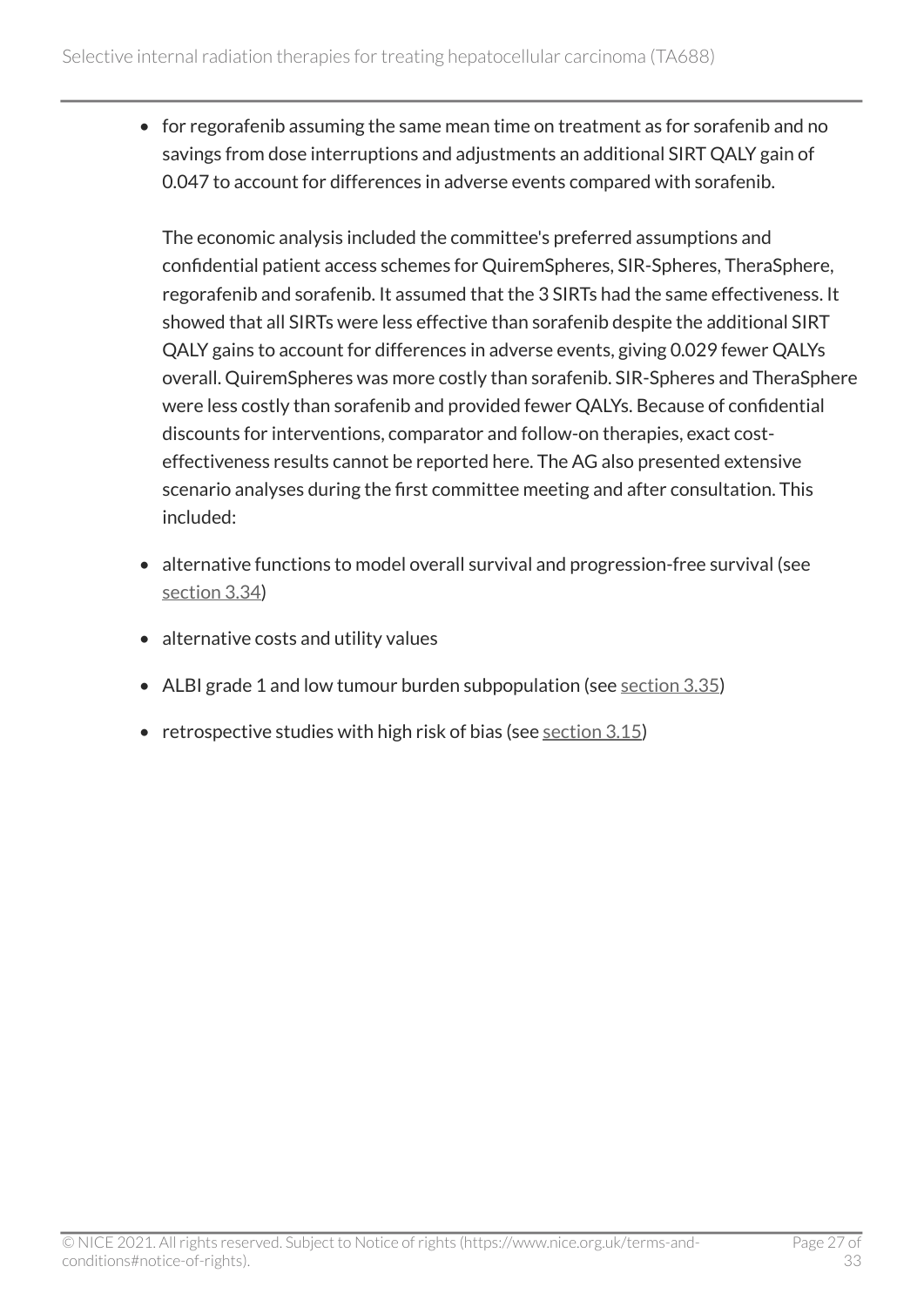• downstaging (see [section](#page-23-0) 3.37).

Alternative functions, costs and utility values did not have a great effect on the incremental cost-effectiveness ratios (ICERs). The committee agreed that scenarios that restricted the population to people with ALBI grade 1 and low tumour burden were not taken into account because the ALBI score is not routinely used in NHS practice in England (see section 3.35). It also agreed that retrospective studies should not be included because of high risk of bias and uncertainty of the data (see section 3.15). Additionally, downstaging should not be included in the committee's preferred base case because the proportion of people who have tumours that downstage, and subsequent outcomes, are uncertain (see section 3.37). The committee concluded that in the probabilistic base-case analysis, QuiremSpheres was less effective and more costly than sorafenib. This meant sorafenib dominated QuiremSpheres (that is, it was more effective and less costly). SIR-Spheres and TheraSphere were less effective and less costly than sorafenib. The cost savings were sufficient to offset the QALY loss at a £30,000 saved per QALY lost level. The committee also recalled that the model assumed that SIRTs were equally effective, and that this was a highly uncertain assumption for QuiremSpheres because of its very limited evidence base compared with SIR-Spheres and TheraSphere (see [section](#page-21-1) 3.33). The committee also recalled that personalised dosimetry could improve the effectiveness of SIRTs, which may increase their QALYs (see [section](#page-16-0) 3.24). It considered that this would not meaningfully affect the cost-effectiveness estimate for QuiremSpheres or offset the uncertainty in its evidence base. Because of its higher costs compared with sorafenib and its limited clinical evidence, the committee considered QuiremSpheres not to be a cost-effective use of NHS resources for treating HCC. Because of the cost savings per QALYs lost, the committee considered that both SIR-Spheres and TheraSphere are cost-effective use of NHS resources.

## <span id="page-27-0"></span>End of life

## The end of life criteria are not met

3.41 The committee considered the advice about life-extending treatments for people with a short life expectancy in [NICE's guide to the methods of](https://www.nice.org.uk/process/pmg9/chapter/the-appraisal-of-the-evidence-and-structured-decision-making)  [technology appraisal](https://www.nice.org.uk/process/pmg9/chapter/the-appraisal-of-the-evidence-and-structured-decision-making).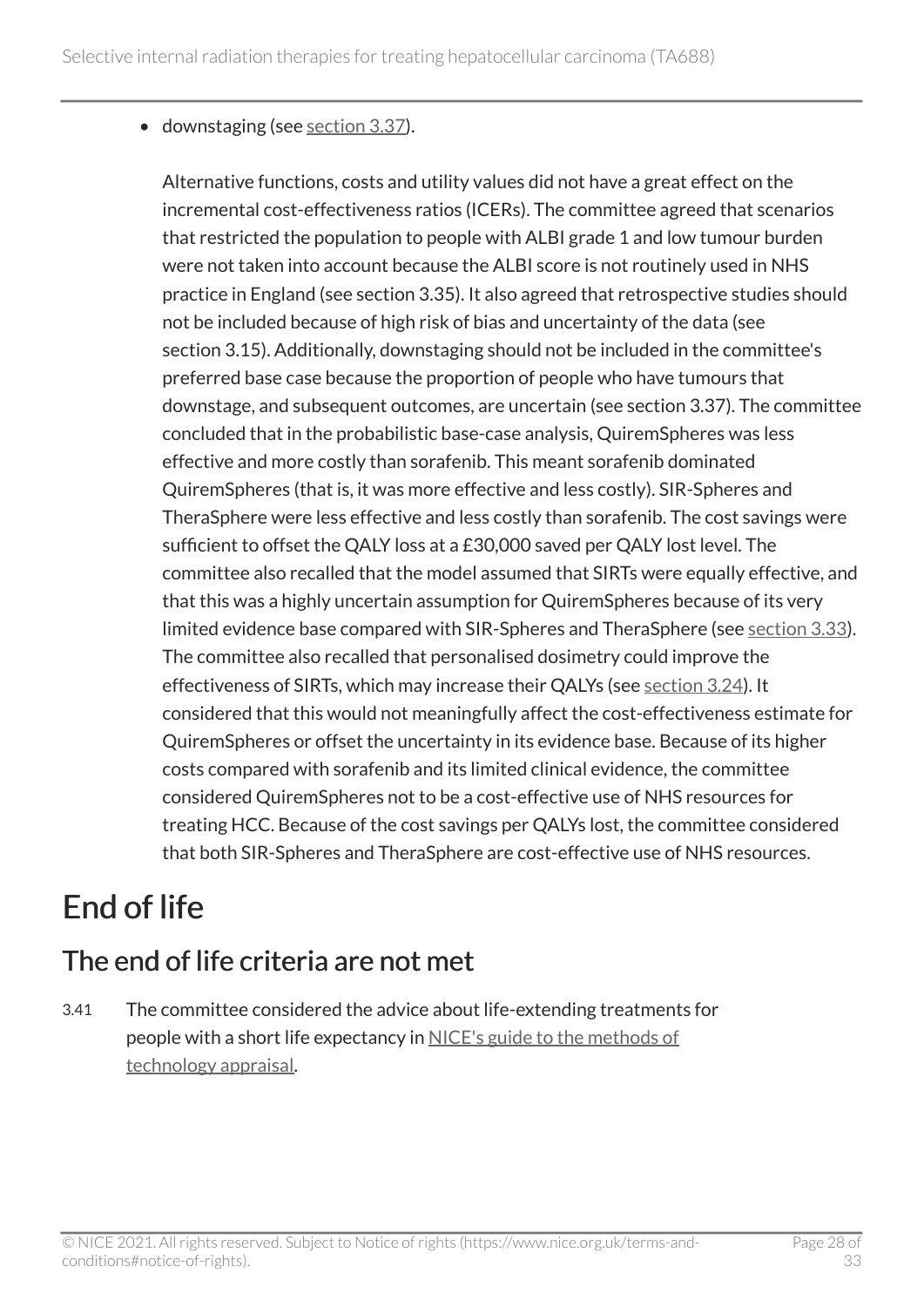- When transplant or CTT is appropriate, people have a life expectancy of more than 24 months. This means that the life-expectancy criterion (that is, the treatment is indicated for patients with a short life expectancy, normally less than 24 months) was not met for these subgroups.
- When CTT is inappropriate, in advanced disease, people have a poor prognosis with a life expectancy of less than 24 months. Therefore, the short life-expectancy criterion was met for this subgroup.
- In all plausible scenarios, there was no increase in the modelled undiscounted life expectancy with SIRTs compared with sorafenib. The committee concluded that the life-extending criterion (that is, there is sufficient evidence that the treatment could extend life, normally by a mean value of at least an additional 3 months, compared with current NHS treatment) was not met.

Because both parts of the criteria were not met, the committee concluded that the end-of-life criteria were not met.

## <span id="page-28-0"></span>Innovation

## No evidence was identified showing additional benefits of SIRT, above those captured in the cost-effectiveness analysis

3.42 The companies considered SIRTs to be innovative because they offer a more personalised treatment option. The patient experts stated that SIRTs would be a substantial change in treating HCC because they could offer a chance for subsequent curative treatment for people who would not otherwise have this option. The committee concluded it had not seen evidence of any additional benefits that were not captured in the measurement of QALYs in its preferred model.

## <span id="page-28-1"></span>**Conclusion**

## SIR-Spheres and TheraSphere, but not QuiremSpheres, are recommended for treating HCC

3.43 In the committee's preferred analysis, SIRTs were less effective than sorafenib with an incremental quality-adjusted life years loss of 0.029 QALYs. In clinical trials, SIR-Spheres did not improve survival compared with sorafenib. There was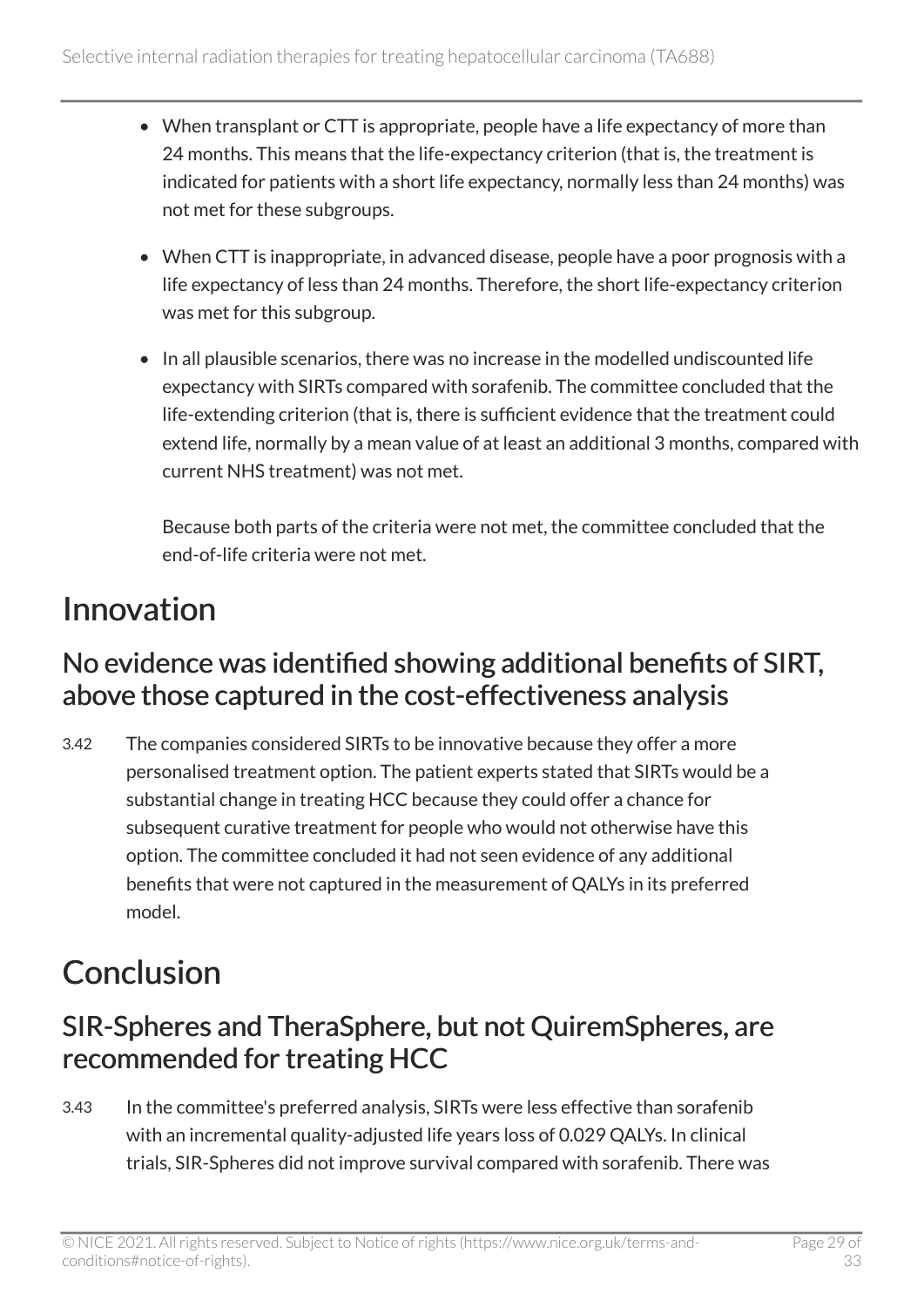very limited clinical evidence to compare the effectiveness of QuiremSpheres and TheraSphere with sorafenib and for all the SIRT technologies. The committee also considered that there were limited data for QuiremSpheres and TheraSphere, and the effectiveness estimates and resulting ICERs were more uncertain than those of SIR-Spheres. However, the committee considered that the adverse event profiles of SIRTs and sorafenib are different and people with HCC would welcome new treatment options (see [section](#page-7-3) 3.1). Taking this into account, the committee concluded that QuiremSpheres was less effective and more costly than sorafenib and was not considered a cost-effective use of NHS resources. QuiremSpheres was not recommended for HCC. SIR-Spheres and TheraSphere were less costly than sorafenib and the estimated cost savings outweigh the loss of QALYs after taking into account the uncertainty associated with the clinical effectiveness. Therefore, the committee considered SIR-Spheres and TheraSphere to be a cost-effective use of NHS resources, and recommended both as options for treating advanced HCC for people with Child–Pugh grade A liver impairment for whom CTT is inappropriate.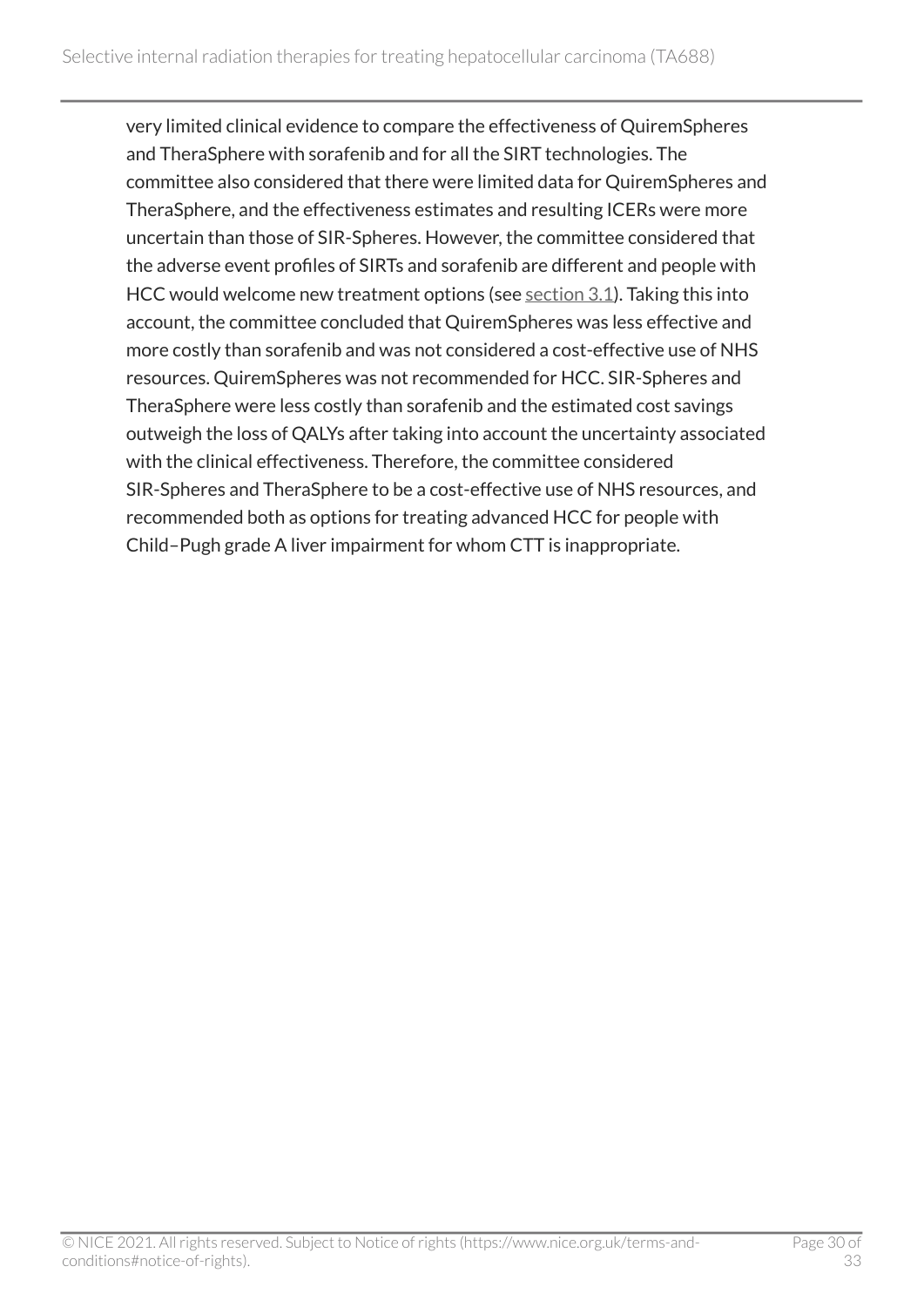## <span id="page-30-0"></span>4 Implementation

- 4.1 [Section 7\(6\) of the National Institute for Health and Care Excellence](http://www.legislation.gov.uk/uksi/2013/259/contents/made)  [\(Constitution and Functions\) and the Health and Social Care Information Centre](http://www.legislation.gov.uk/uksi/2013/259/contents/made)  [\(Functions\) Regulations 2013](http://www.legislation.gov.uk/uksi/2013/259/contents/made) requires clinical commissioning groups, NHS England and, with respect to their public health functions, local authorities to comply with the recommendations in this appraisal within 3 months of its date of publication.
- 4.2 The Welsh ministers have issued directions to the NHS in Wales on implementing NICE technology appraisal guidance. When a NICE technology appraisal recommends the use of a drug or treatment, or other technology, the NHS in Wales must usually provide funding and resources for it within 2 months of the first publication of the final appraisal document.
- 4.3 When NICE recommends a treatment 'as an option', the NHS must make sure it is available within the period set out in the paragraphs above. This means that, if a patient has hepatocellular carcinoma and the doctor responsible for their care thinks that SIR-Spheres or TheraSphere is the right treatment, it should be available for use, in line with NICE's recommendations.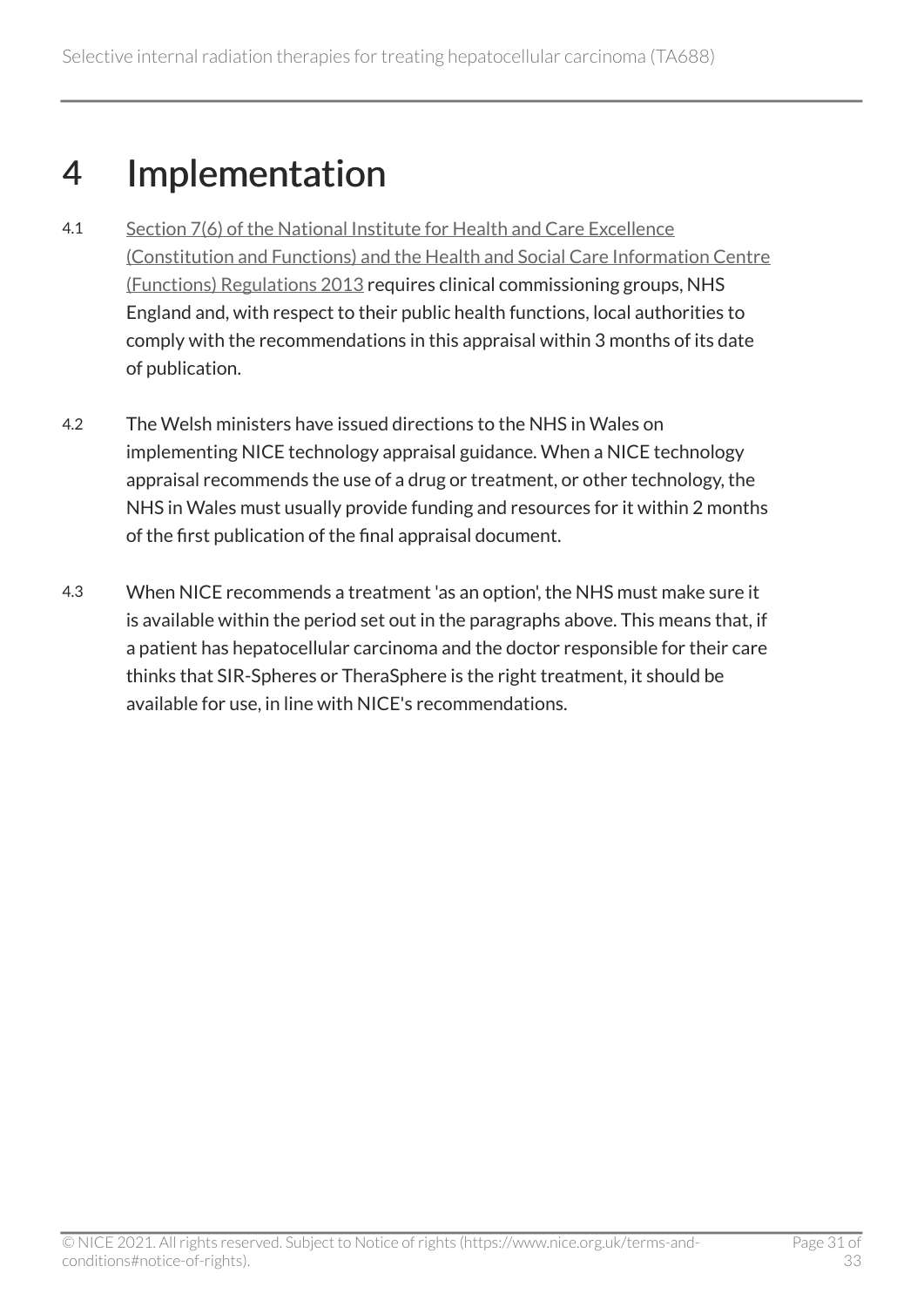## <span id="page-31-0"></span>5 Appraisal committee members and NICE project team

## <span id="page-31-1"></span>Appraisal committee members

The 4 technology appraisal committees are standing advisory committees of NICE. This topic was considered by [committee C](https://www.nice.org.uk/Get-Involved/Meetings-in-public/Technology-appraisal-Committee/Committee-C-Members).

Committee members are asked to declare any interests in the technology to be appraised. If it is considered there is a conflict of interest, the member is excluded from participating further in that appraisal.

The [minutes of each appraisal committee meeting](https://www.nice.org.uk/get-involved/meetings-in-public/technology-appraisal-committee), which include the names of the members who attended and their declarations of interests, are posted on the NICE website.

Committee members are asked to declare any interests in the technology to be appraised. If it is considered there is a conflict of interest, the member is excluded from participating further in that appraisal.

## <span id="page-31-2"></span>NICE project team

Each technology appraisal is assigned to a team consisting of 1 or more health technology analysts (who act as technical leads for the appraisal), a technical adviser and a project manager.

Verena Wolfram Technical lead

Jamie Elvidge Technical adviser

Louise Jafferally Project manager

ISBN: 978-1-4731-3770-7